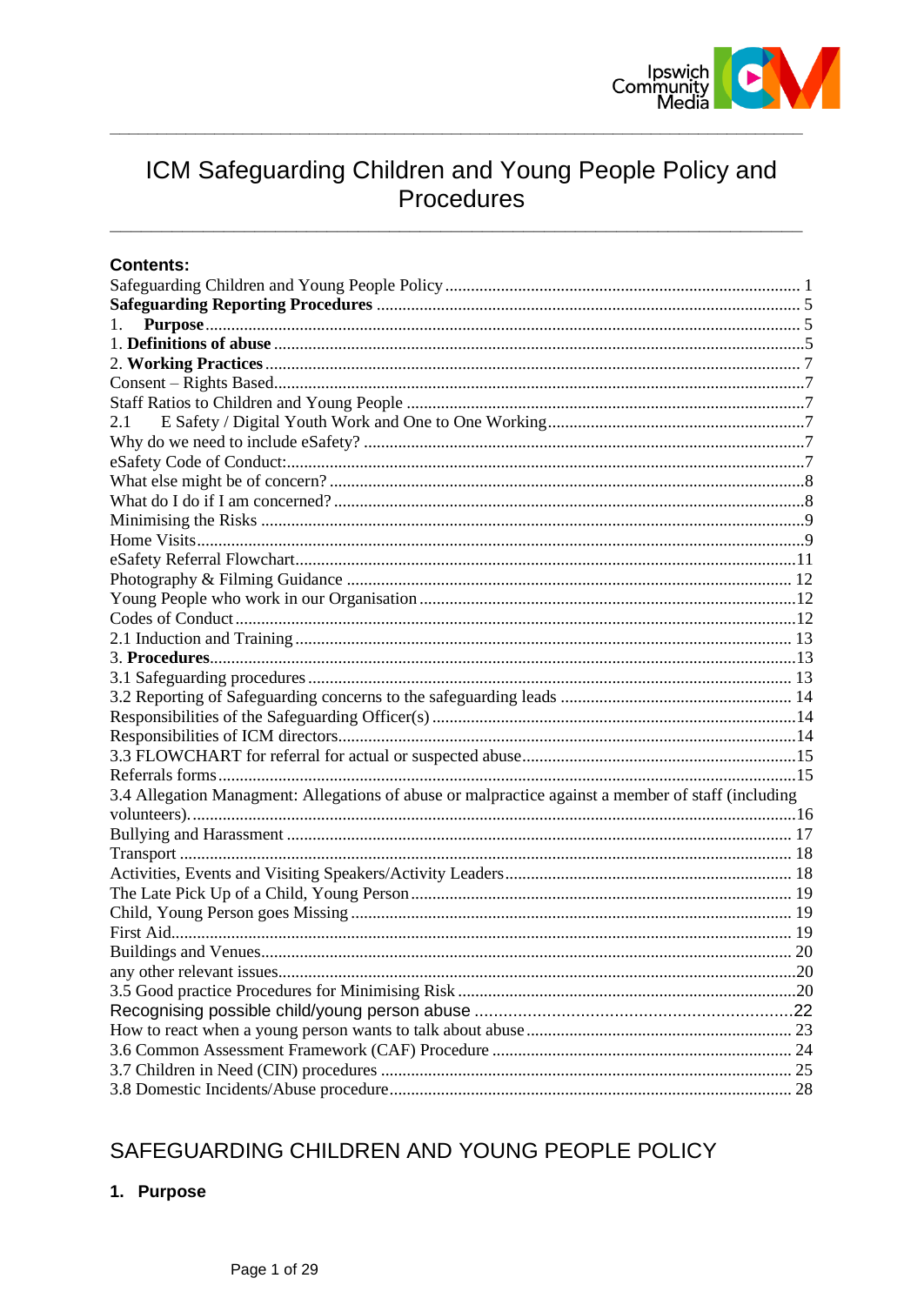## **Safeguarding and promoting the welfare of children/young people**

ICM recognises that, under the Children Act 2004, it has a duty and responsibility for making arrangements to ensure all its functions are discharged having regard to safeguarding and promoting the welfare of children/young people in their care – this includes all services directly provided and commissioned by the local authority. Children is anyone up until their 18<sup>th</sup> birthday, young people are defined anyone aged 14-17.

"Safeguarding and promoting the welfare of children/young people" is defined in Working Together 2015 as:

- protecting children from maltreatment
- preventing impairment of children's health and development
- ensuring that children grow up in circumstances consistent with the provision of safe and effective care
- taking action to enable all children to have the best outcomes

#### **2. Statement of Intent**

ICM are committed to safeguarding all of our work where the human rights of young people and practitioners are upheld and safeguarded. It is our aim to broaden the scope of safeguarding to ensure it's relevant to all of our work and is factored in when planning, delivering and evaluating our work. It is EVERYBODY'S business. Due to the nature and culture of our practice we are rooted into community engagement. Our work celebrates diversity and community participation. Below (section 2 – working practices) you will find our process and procedures for home visits and safe working. We recognise the risks of home visits but feel this approach and method is worth mitigating the obvious safeguarding risks to both practitioner and young person/ family. Risk assessments will be completed to offset risk with appropriate measures that uphold human rights.

Our safeguarding policy and practice aim to challenge and empower communities and ICM to ensure that our policy and practice upholds the dignity, culture and personal and collective safety of all of our communities of interest.

## **3. Persons affected**

- All staff, paid and unpaid, this includes volunteers
- All service users
- All visitors and contractors

## **4. Safeguarding policy**

ICM is committed to the importance of safeguarding and promoting the welfare of children. It has:

- a clear line of accountability for the commissioning and/or provision of services designed to safeguard and promote the welfare of children;
- a senior board level lead to take leadership responsibility for ICM's safeguarding arrangements;
- a culture of listening to children and taking account of their wishes and feelings, both in individual decisions and the development of services;
- clear whistleblowing procedures (see policy), which reflect the principles in Sir Robert Francis's [Freedom to Speak Up review](http://freedomtospeakup.org.uk/wp-content/uploads/2014/07/F2SU_web.pdf) and are suitably referenced in staff training and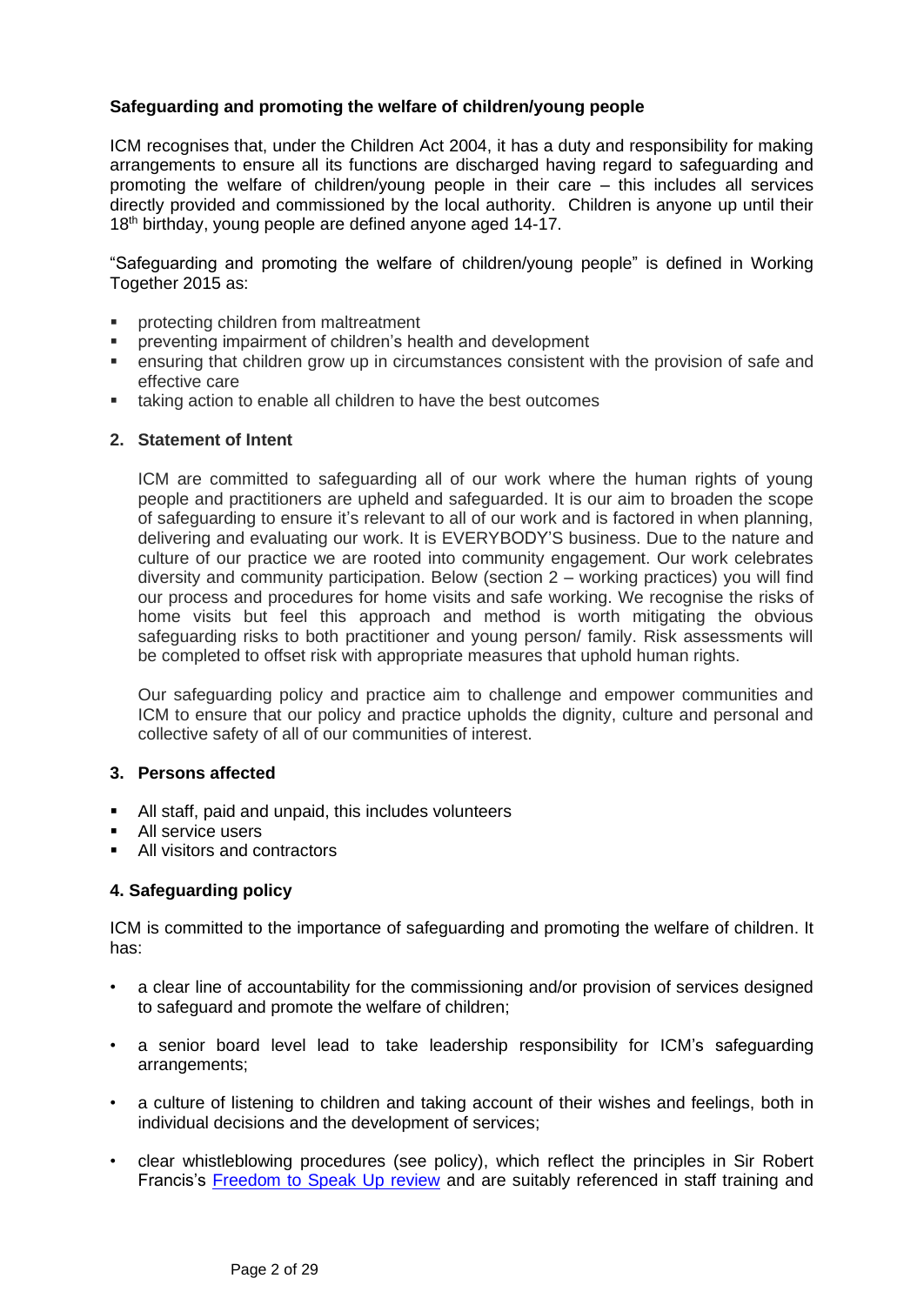codes of conduct, and a culture that enables issues about safeguarding and promoting the welfare of children to be addressed;

- arrangements which set out clearly the processes for sharing information procedures, with other professionals and with the Safeguarding Children Partnership (SCP);
- a designated professional lead for safeguarding (see below). Their role is to support other professionals in their agencies to recognise the needs of children, including rescue from possible abuse or neglect. Designated professional roles should always be explicitly defined in job descriptions. Professionals should be given sufficient time, funding, supervision and support to fulfil their child welfare and safeguarding responsibilities effectively;
- safe recruitment practices for individuals whom ICM will permit to work reqularly with children, including policies on when to obtain a DBS check;
- appropriate supervision and support for staff, including undertaking safeguarding training:
- ensuring that staff are competent to carry out their responsibilities for safeguarding and promoting the welfare of children and creating an environment where staff feel able to raise concerns and feel supported in their safeguarding role;
- staff are given a mandatory induction, which includes familiarisation with child protection responsibilities and procedures to be followed if anyone has any concerns about a child's safety or welfare.
- staff are given a mandatory induction in 'Keeping Children Safe in Education 2016'
- all staff should have regular reviews of their own practice to ensure they improve over time in their work with children, young people and families.
- clear policies in line with those from the SCP for dealing with allegations against people who work with children (p.10). Such policies should make a clear distinction between an allegation, a concern about the quality of care or practice or a complaint. An allegation may relate to a person who works with children who has:
	- $\circ$  behaved in a way that has harmed a child, or may have harmed a child;
	- o possibly committed a criminal offence against or related to a child; or
	- $\circ$  behaved towards a child or children in a way that indicates they may pose a risk of harm to children.

#### **ICM will ensure that staff understand;**

- What they need to do, and what they can expect of one another, to safeguard children.
- Core legal requirements, making it clear what individuals and ICM should do to keep children safe. In doing so, ICM seeks to emphasise that effective safeguarding systems are those where:
- The child's needs are paramount, and the needs and wishes of each child, be they a baby or infant, or an older child, should be put first, so that every child receives the support they need before a problem escalates;
- That all staff who come into contact with children and families are alert to their needs and any risks of harm that individual abusers, or potential abusers, may pose to children;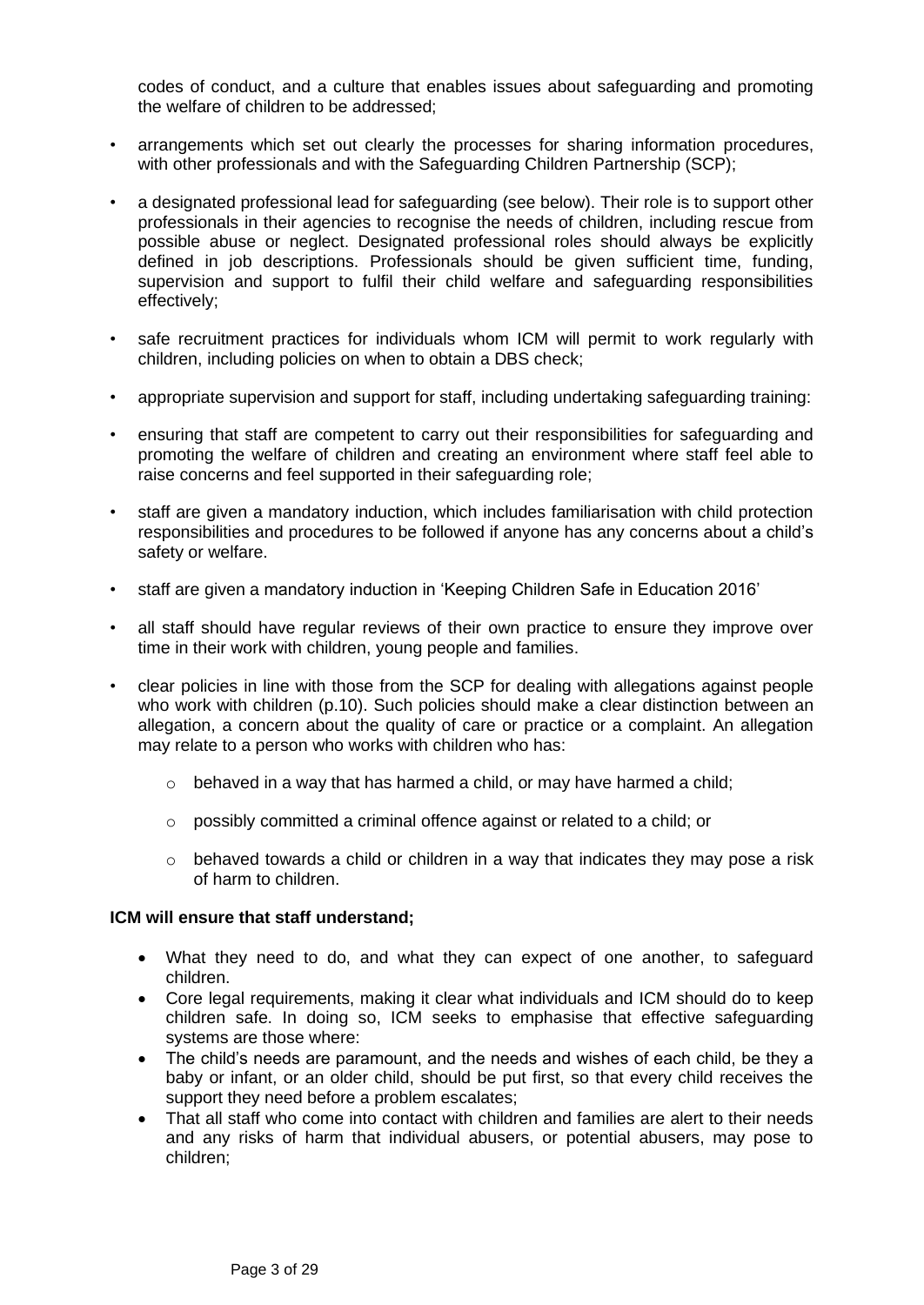- The requirement to share appropriate information in a timely way and can discuss any concerns about an individual child with colleagues and local authority children's social care;
- The necessity to use their expert judgement to put the child's needs at the heart of the safeguarding system so that the right solution can be found for each individual child;
- The necessity to contribute to whatever actions are needed to safeguard and promote a child's welfare and take part in regularly reviewing the outcomes for the child against specific plans and outcomes;
- The necessity to update safeguarding training regularly in line with recommended guidelines.
- **Key principles will be communicated that;**
- safeguarding is everyone's responsibility: for services to be effective each professional and organisation should play their full part; and
- a child-centred approach: for services to be effective they should be based on a clear understanding of the needs and views of children.

## **5. Revision history**

This policy and related guidance will be monitored by the Directors on a regular basis for compliance and will be reviewed at least annually.

| <b>Date</b><br>approved<br>or<br>amended | <b>Signed</b> |
|------------------------------------------|---------------|
| 14/8/15                                  |               |
| 12/8/16                                  |               |
| 13/4/17                                  |               |
| 12/4/18                                  |               |
| 7/9/18                                   |               |
| 21/6/19                                  |               |
| 30/9/20                                  |               |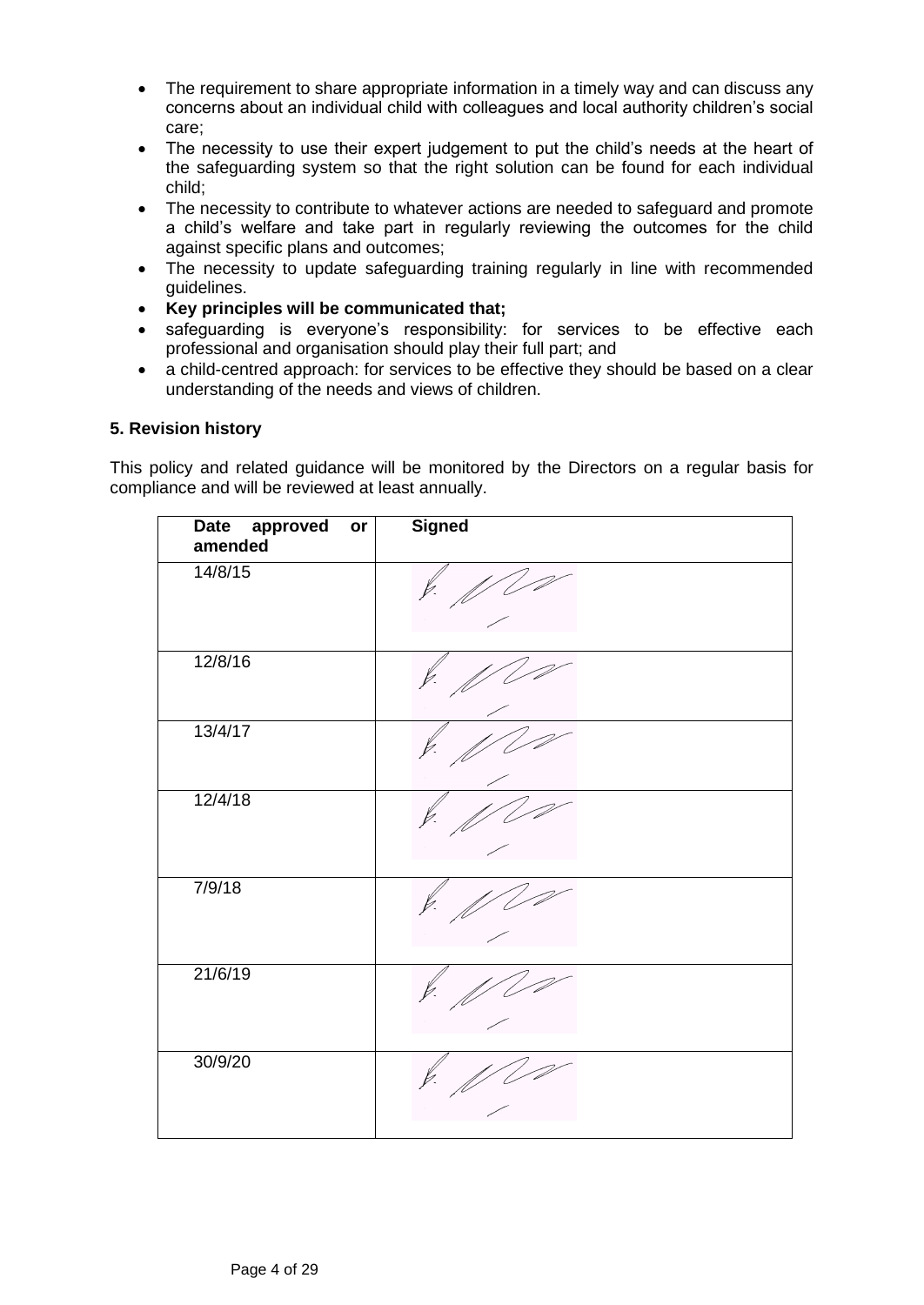30/9/21

 $\oint$  ,  $\oint$  00

# <span id="page-4-0"></span>**Safeguarding Reporting Procedures**

## <span id="page-4-1"></span>**1. PURPOSE**

ICM is committed to safeguarding children and young people. This procedure establishes the guidelines to be followed by staff (paid and unpaid), without exception, for the protection of service users from abuse. All children and vulnerable adults have a right to protection and their welfare is paramount.

#### **2. Persons affected**

This procedure affects all staff members, paid and unpaid (this includes volunteers).

#### **3. Responsibilities**

The responsibilities for dealing with safeguarding lie with the following:

All members of staff (paid and unpaid) are required to report any suspected abuse and be aware of the appropriate reporting and support procedure for safeguarding.

The Safeguarding Officer(s) will discharge their safeguarding functions in a way that ensures that children are safeguarded from harm, and promotes their welfare. They are responsible for following up any suspected reports of abuse and for informing the Police or other appropriate external bodies.

The Directors are responsible for supervision of these activities.

## <span id="page-4-2"></span>**1. DEFINITIONS OF ABUSE**

#### **PHYSICAL ABUSE**

Physical abuse may involve hitting, shaking, throwing, poisoning, burning or scalding, drowning, suffocating, or otherwise causing physical harm to a child. Physical harm may also be caused when a parent or carer fabricates the symptoms of, or deliberately induces, illness in a child.

#### **EMOTIONAL ABUSE**

Emotional abuse is the persistent emotional maltreatment of a child such as to cause severe and persistent adverse effects on the child's emotional development. It may involve conveying to children that they are worthless or unloved, inadequate, or valued only insofar as they meet the needs of another person .It may include not giving the child opportunities to express their views, deliberately silencing them or 'making fun' of what they say or how they communicate… It may involve seeing or hearing the ill-treatment of another. It may involve serious bullying (including cyber bullying), causing children frequently to feel frightened or in danger, or the exploitation or corruption of children. Some level of emotional abuse is involved in all types of maltreatment of a child, though it may occur alone.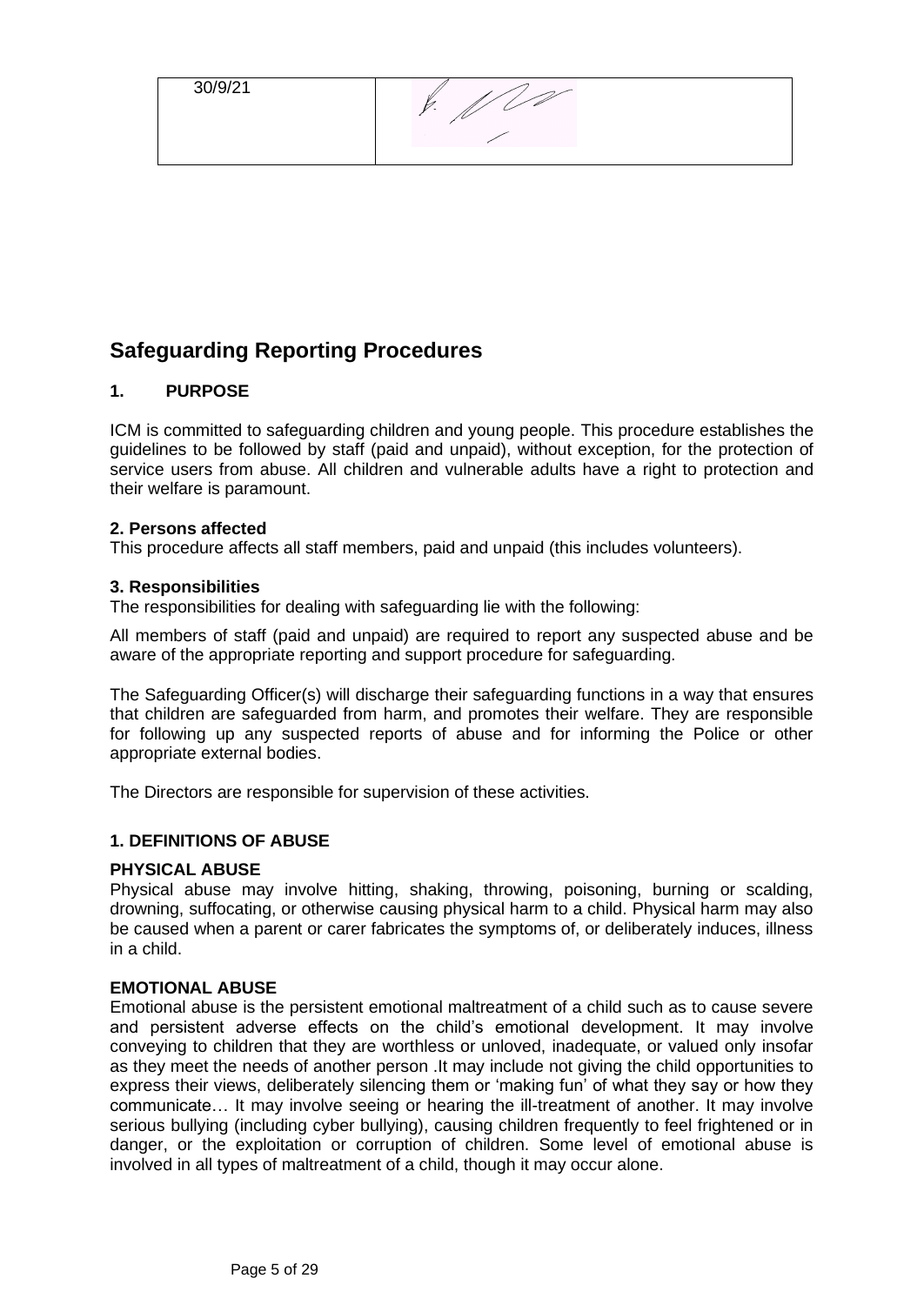#### **SEXUAL ABUSE**

Sexual abuse involves forcing or enticing a child or young person to take part in sexual activities, not necessarily involving high levels of violence, whether or not the child is aware of what is happening. The activities may involve physical contact, including penetrative (rape, or oral sex) or non-penetrative acts such as masturbation, kissing, rubbing and touching outside of clothing.

They may include non-contact activities, such as involving children in looking at, or in the production of, sexual online images, watching sexual activities, or encouraging children to behave in sexually inappropriate ways, or grooming a child in preparation for abuse (including via the internet). Sexual abuse is not solely perpetrated by adult males. Women can also commit acts of sexual abuse as can other children.

Following the revelations of widespread sexual harassment and harmful sexual behaviours reported on the Everyone's Invited website, and Ofsted's rapid review of sexual abuse in schools, we have re-emphasised our forthright opposition to any tolerance of harassment or online sexual abuse and intervene early when any such unacceptable behaviour is found. We hope to create and maintain a culture where all young people suffering from such problems have no compunction about coming forward and telling the staff who or what is involved. This "no tolerance" approach to unwanted abusive communications will apply to electronic technology/mobile phones too. Our e-safety policy update reflects the new assumption that such online abuse is currently rife and needs to be stamped out.

## **NEGLECT**

Neglect is the persistent failure to meet a child's basic physical and/or psychological needs, likely to result in the serious impairment of the child's health or development. Neglect may occur during pregnancy as a result of maternal substance abuse. Once a child is born, neglect may involve a parent or carer failing to

- provide adequate food, clothing and shelter (including exclusion from home or abandonment);
- protect a child from physical and emotional harm or danger;
- ensure adequate supervision (including the use of inadequate care-givers);
- ensure access to appropriate medical care or treatment;
- It may also include neglect of, or unresponsiveness to, a child's basic emotional needs.

Definitions from *Working together to safeguard children, 2015*

#### **Domestic Abuse**

(Refer to [Domestic Abuse policy](http://www.suffolkscb.org.uk/assets/files/2014/Jan-2012-SSCB-DV-Guidance.pdf) on SCP website for further guidance)

A referral must be made direct to Children's Social Care if it seems reasonable to suspect that:

- a) a child sees, hears, experiences or is otherwise aware of domestic abuse i.e. that domestic abuse is part of their experience of family life. This applies regardless of whether they actually witness any particular event or are physically harmed, and
- b) the non-abusing parent will not be able for whatever reason to ensure the safety and well being of their child without significant professional assistance and support.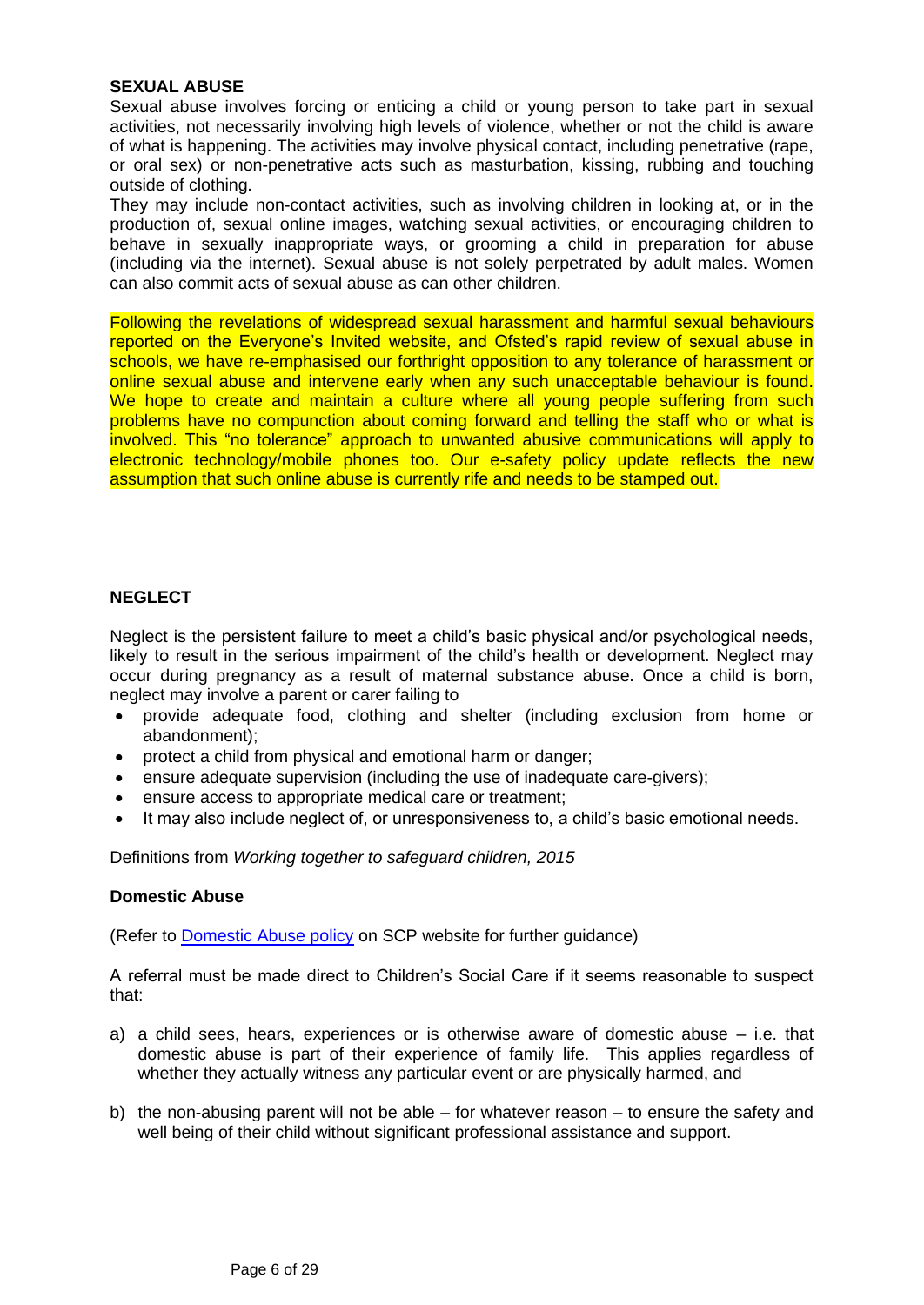## <span id="page-6-0"></span>**2. WORKING PRACTICES**

## <span id="page-6-1"></span>**CONSENT – RIGHTS BASED**

When consent is required for any care, activity or intervention we will, unless it is an emergency, obtain consent from the individual if of sufficient age and or understanding.

Where relevant, we will ensure we fulfil our obligations under Child Care Law in terms of parental responsibility and Mental Capacity Legislation on supporting, where possible, the individual's right to make their own decisions. Any decisions made should be the least restrictive and recorded.

## <span id="page-6-2"></span>**STAFF RATIOS TO CHILDREN AND YOUNG PEOPLE**

There must always be a minimum of two responsible adults present for group work activities.

It is vital that careful checks are made with the Regulatory Authorities to ensure that ICM have the correct ratios. See section 3.5 for regulatory guidance.

- recommendations of your Regulatory Authority, to ensure safe, effective, care as required
- specific regulations for the more hazardous activities e.g. abseiling, rock climbing, canoeing etc. and carry out risk assessments.
- digital youth work see below regarding lone working

ICM wherever possible will encourage suitable participants/members to help work alongside others. It is important to be clear about their responsibilities and to remember that they may need support and guidance to do this.

## <span id="page-6-3"></span>**2.1 E SAFETY / DIGITAL YOUTH WORK AND ONE TO ONE WORKING**

A risk assessment will always be undertaken to ensure:

- $\checkmark$  the care or activity provided is suitable for one to one and or digital working,
- $\checkmark$  the lone worker has been recruited, trained and supervise to undertake this particular role,
- $\checkmark$  that health and safety issues have been identified and recommendations followed,
- $\checkmark$  safeguards are in place to protect individuals' rights to safe working practice,
- $\checkmark$  safeguards are in place in relation to strategies for emergency situations,
- $\checkmark$  accurate and relevant written recording is maintained following any care and activity, signed and dated.

## <span id="page-6-4"></span>**WHY DO WE NEED TO INCLUDE ESAFETY?**

Recent advances of the internet, mobile phones and other electronic technology has made access to information and communication increasingly easy for everyone. This is especially so for those who cannot always go out to socialise and rely on websites for social networking, watching films, downloading music, buying lottery tickets, shopping etc. Government guidance is clear, that all organisations working with children, young people adults at risk, families, parents and carers have responsibilities. It is also important to remember, children, young people and adults at risk can also abuse and such incidents fall into the remit of this policy.

<span id="page-6-5"></span>Recent alarming reports suggest peer-to-peer pressure amongst schoolchildren for girls to provide "nudes" and other sexually stimulating material to adolescent boys is becoming so commonplace in schools that young people don't bother to report such incidents anymore. Although we do not have RSHE in our curriculum, everyone is made aware of our stance on this matter and the reporting procedures if any pressure is exerted to carry out such activity. Our English for Health classes include sessions on all these matters.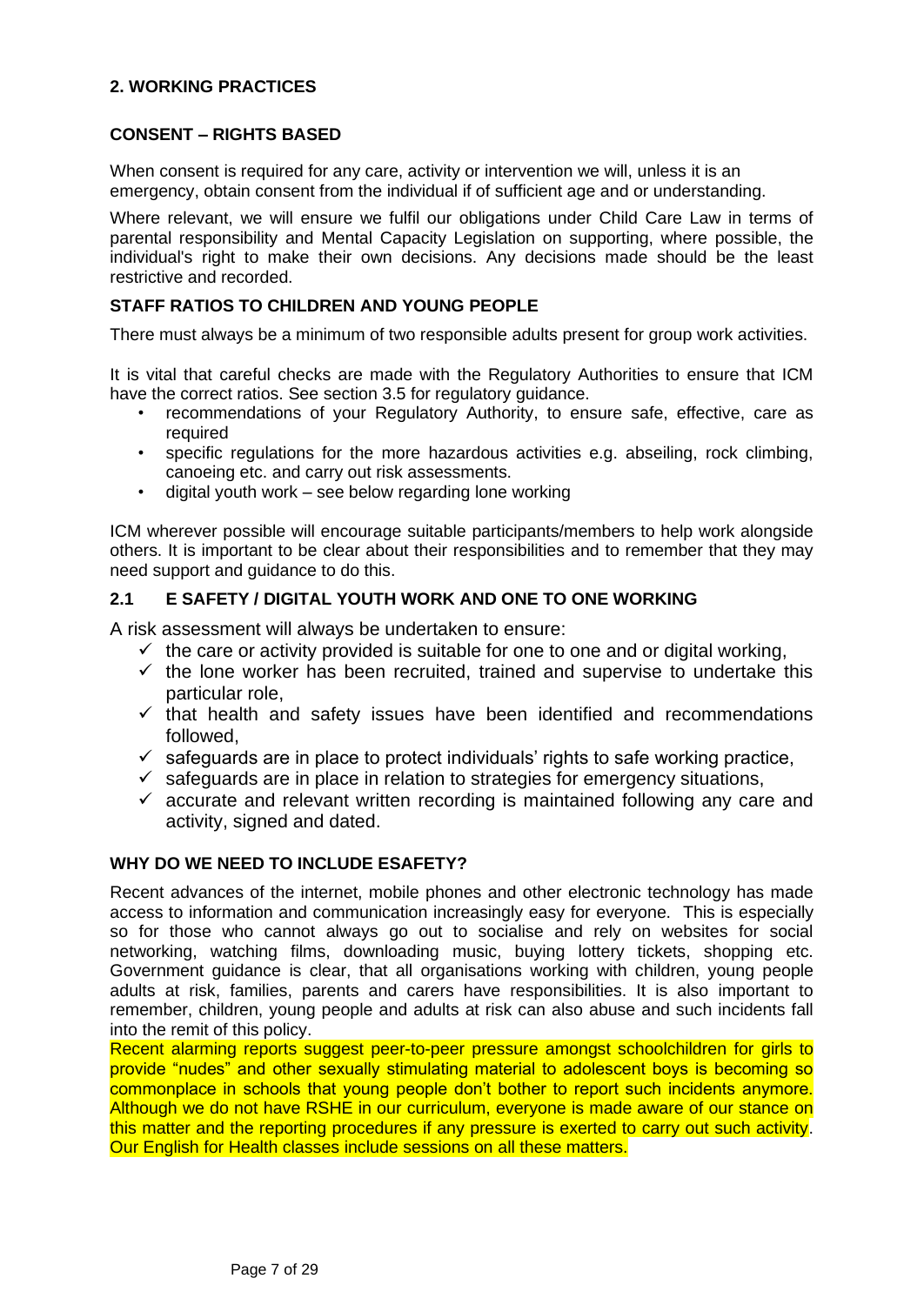## **eSafety code of conduct.**

We expect everyone in our organisation to agree and sign up to our eSafety code of conduct to:

- 1. use the internet and other forms of communication in a sensible and polite way.
- 2. only access websites, send messages or access and use other resources that will not hurt or upset anybody.
- 3. seek permission if I want to use personal information or take photographs of other people.
- 4. report any concerns to the Lead or Deputy
- 5. be clear that we cannot maintain confidentiality if there is a concern about the welfare of a child, young person or adult at risk.

## **WHAT ARE THE RISKS?**

There are many potential risks including:

- accessing inappropriate or illegal websites.
- receiving unwanted or upsetting texts, e-mail messages or images.
- being "groomed" by another with a view to meeting the child, young person or adult at risk for their own illegal purposes including sex, drugs or crime.
- viewing or receiving socially unacceptable material such as inciting hatred or violence.
- sending bullying messages or posting malicious details about others.
- ignoring copyright law by downloading e.g. music, videos, homework cheat materials etc.
- overspending on shopping and gambling sites.
- being at risk of identity fraud for money transactions.
- inappropriate relationships or prostitution.

## <span id="page-7-0"></span>**WHAT ELSE MIGHT BE OF CONCERN?**

#### **A young person who:**

- is becoming secretive about where they are going to or who they are meeting.
- will not let you see what they are accessing online.
- is using a webcam in a closed area, away from other people.
- is accessing the web or using a mobile for long periods and at all hours
- clears the computer history every time they use it.
- receives unexpected money or gifts from people you don't know.
- does not appear to have the money they should have.

## **A person who:**

- befriends a child, young person or adult at risk on the internet or by text messaging.
- has links to children, young people and/or adults at risk on their social media pages especially if they work in a position of care such as a sports coach or care worker.
- is secretive about what they are doing and who they are meeting.

## <span id="page-7-1"></span>**WHAT DO I DO IF I AM CONCERNED?**

If you have any concerns, speak to the Lead or Deputy for Safeguarding. Remember:

- do not delay.
- do not investigate.
- seek advice from the Lead or Deputy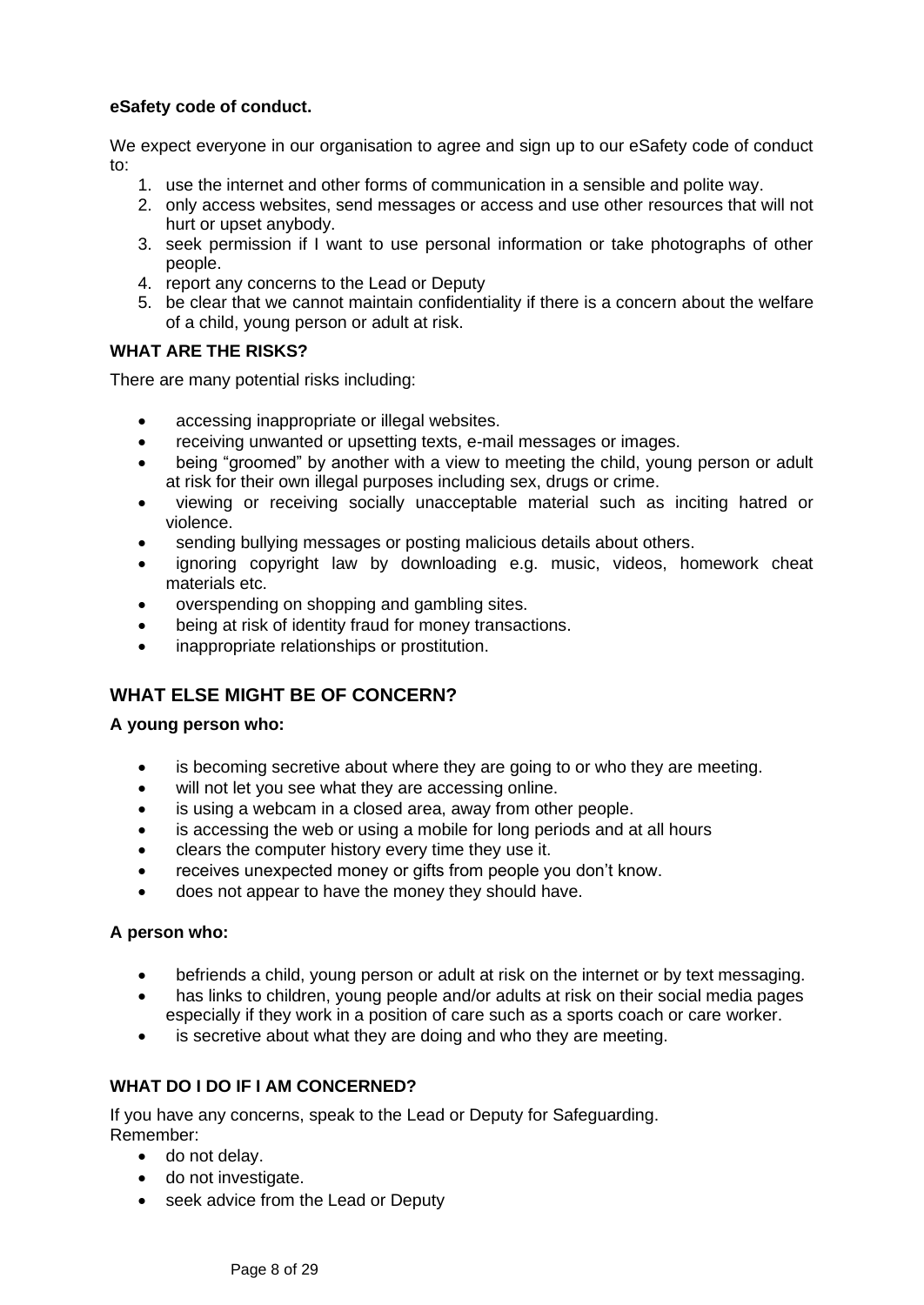• make careful recording of anything you observe or are told

## <span id="page-8-0"></span>**MINIMISING THE RISKS**

We will:

- talk to children, adults and adults at risk about what they are accessing online.
- ensure everyone uses PCs, iPads and other technology in a general space where we can monitor what is going on.
- explain the risks of giving out personal details online.
- talk about how people can be anyone they want to be online, e.g. by using misleading emails, photographs of other people, telling lies about their age, hobbies, school.
- encourage children, young people and adults at risk to think carefully about what photographs or videos they use online. They can be used and tampered with by other people, or they may not be appropriate.
- advise children, young people and adults at risk to only text, chat or webcam to people they know in real life.
- talk about how to identify SPAM messages or junk mail and how to delete them. This also applies to messages from people they do not know, or opening attachments.
- discuss how people hide their identities online and the importance of never meeting new online "friends" in real life.
- make sure children, young people and adults at risk understand they can always talk to us, or their parents and/or carers, about anything that makes them feel uncomfortable.
- look on the internet together for information about how to deal with or report problems.
- talk about how/when information or images get on to the internet, they can never be erased.

## <span id="page-8-1"></span>**HOME VISITS**

Home visits will only be made when necessary and booked by the organisation. Measures will be made to inform colleagues by phone of houses visited, duration and outcome of the visit. All visits will be subject to a generic risk assessment re: home visits

Each home visit will be carefully planned and recorded and include:

- who is being visited?
- the purpose of the visit
- who will carry out the visit?
- the time expected to carry out the visit
- who will also be present during the visit?
- members of staff paid or unpaid, and others
- any physical contact which may be required, and will be undertaken in line with the code of conduct within this policy.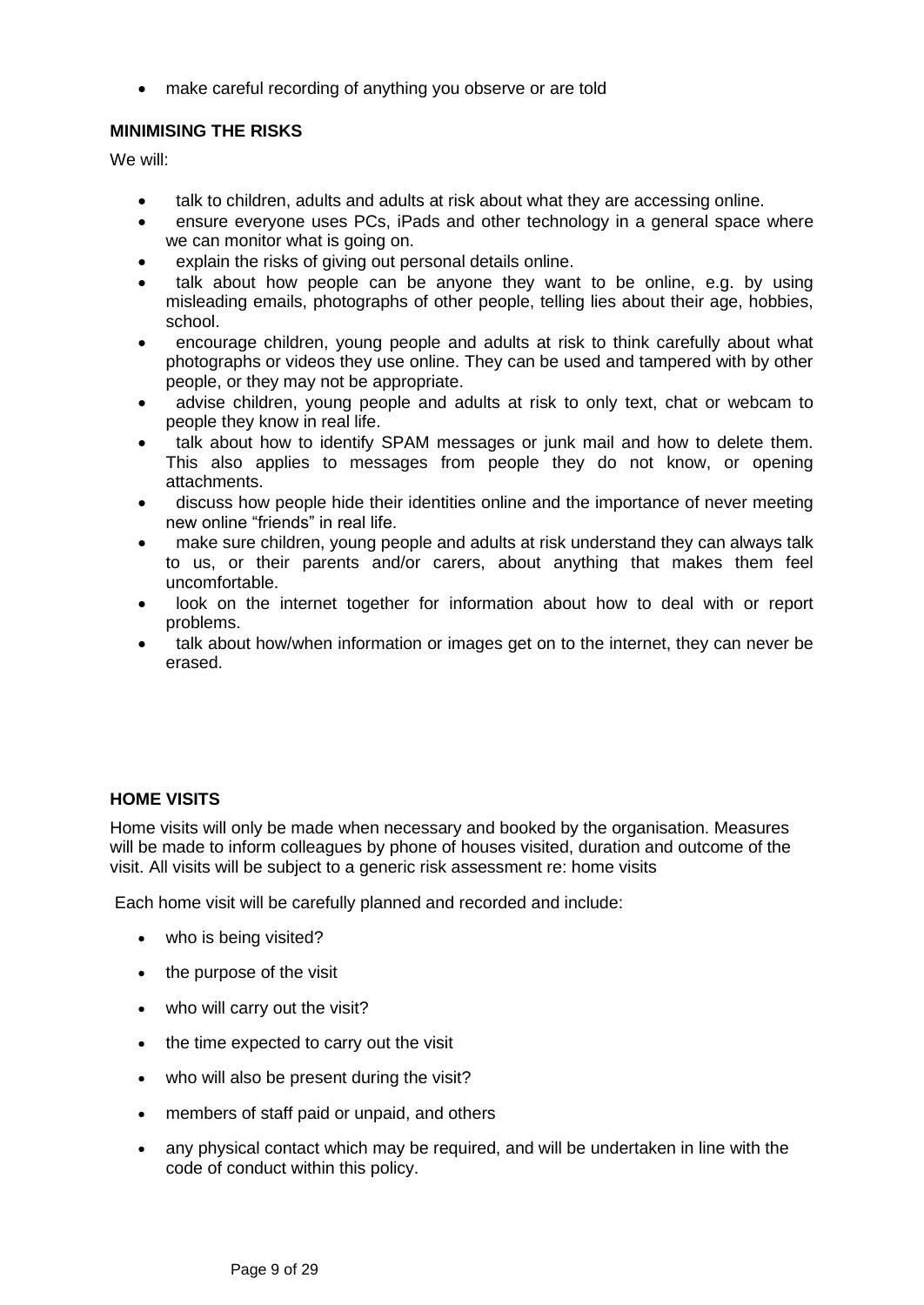All home visits will be made in a polite and friendly manner. Personal relationships or showing favouritism must not happen.

Any safeguarding concerns raised and any untoward incidences, such as no access or a child being at home alone, should be followed up, recorded and managed in line with this safeguarding policy.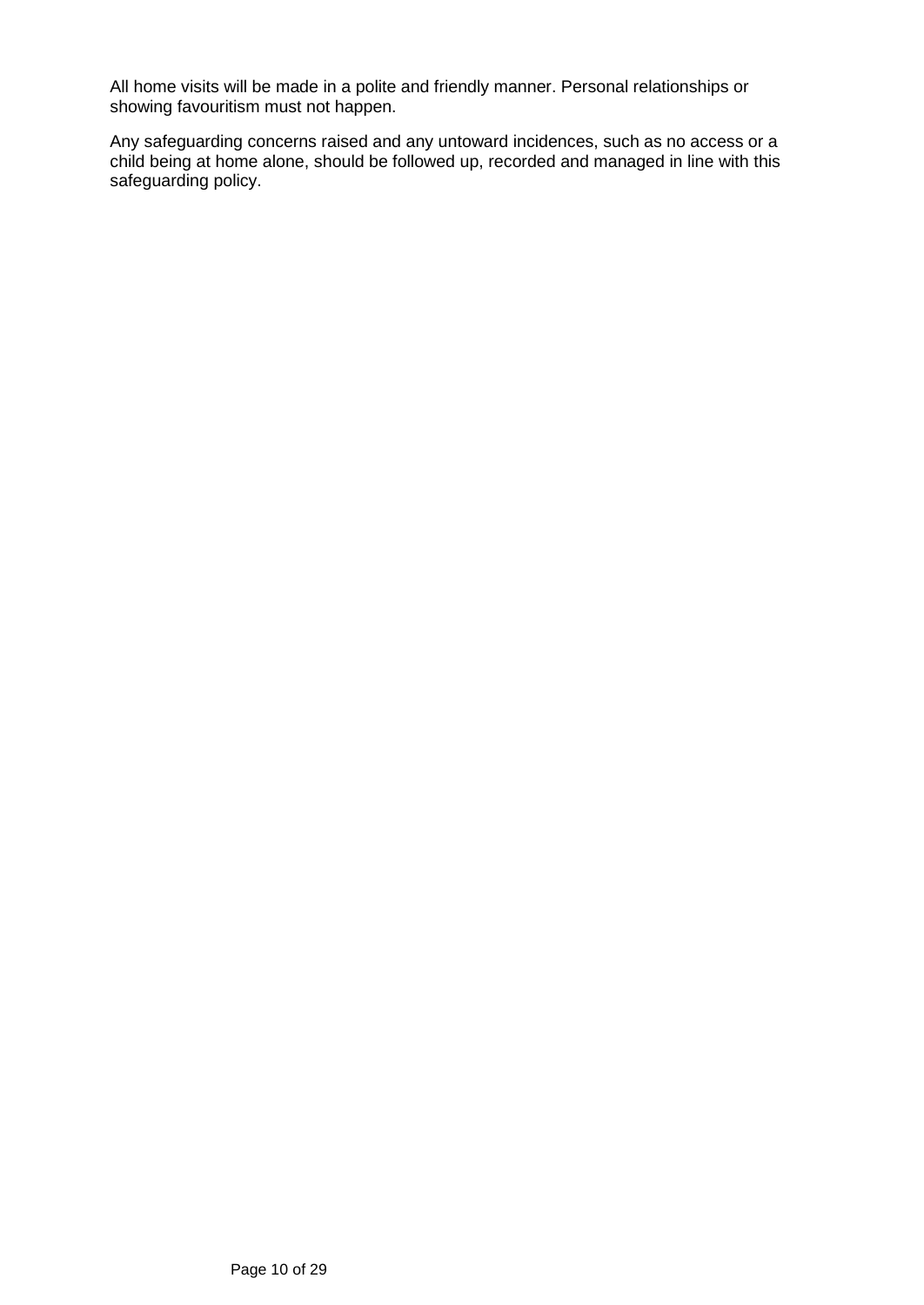## **ESAFETY REFERRAL FLOWCHART**

<span id="page-10-0"></span>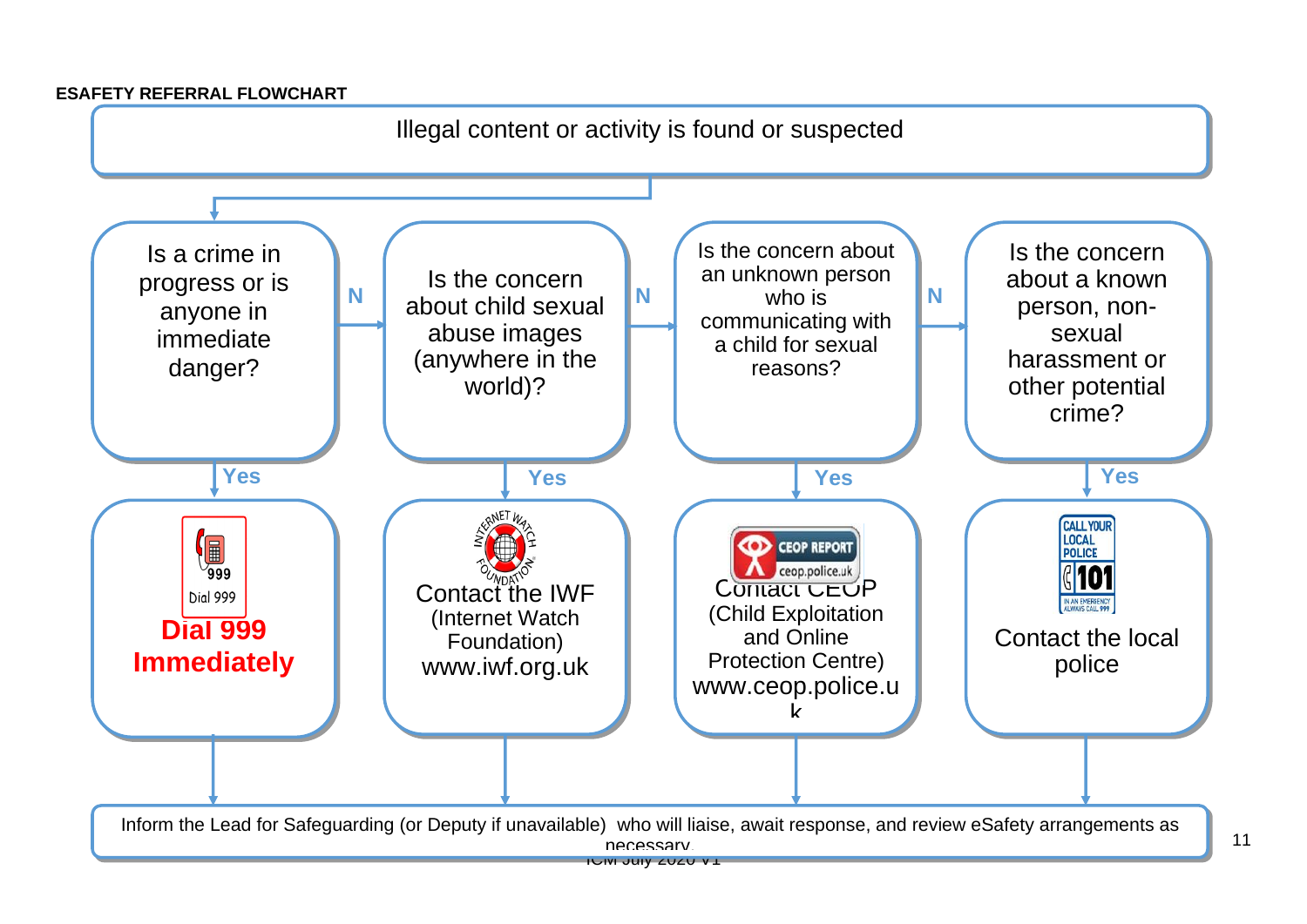# <span id="page-11-0"></span>**PHOTOGRAPHY & FILMING GUIDANCE**

The use of photography is really important to record the successes and achievements of children, young people and adults at risk in their lives and activities. However, it is vital to remember that photography can be used and distributed inappropriately including on the Internet.

It is therefore important to be clear about:

- explaining to parents and carers why caution is necessary
- the purpose of photos e.g. parent's and carer's own record, media and publicity etc
- the content required when using a professional photographer
- informing parents and seeking their consent for any publication or media use
- publishing only limited details alongside individuals' photos in newspapers etc
- taking photographs openly and away from changing areas
- the suitability of clothing e.g. swimsuits
- any group photos being taken only during the activity or on the premises
- all those taking photos signing a registration form, which includes the reason, use and storage of all photographs and films

The above guidance applies to any photographic and filming equipment including camera phones, digital or video cameras, which and who's equipment is used should also be recorded on the registration form

## <span id="page-11-1"></span>**YOUNG PEOPLE WHO WORK IN OUR ORGANISATION**

All young people who are undertaking volunteer work, apprenticeships or work experience within our organisation/group are to be included within this policy and their safeguarding as individuals given the same importance as all young people we come into contact with. Any disclosures, observations of possible harm or disturbing behaviour must be reported to the Lead or Deputy immediately.

They will also require an induction program that includes their commitment to safeguarding within the remit of the safeguarding policy and in line with all staff induction.

In addition, information on the young person's contacts recorded as relevant e.g. parents, carers, school representatives and any supervisors, with emergency contact numbers.

## <span id="page-11-2"></span>**CODES OF CONDUCT**

We aim to provide a safe environment free from discrimination, upholding and promoting equality, diversity and inclusion. We undertake to:

- $\checkmark$  treat all children and young people and adults at risk with respect and dignity
- $\checkmark$  ensure that their welfare and safety is paramount at all times
- ✓ maintain professional boundaries both face to face and when using technology
- $\checkmark$  ensure any intimate touch required, to carry out care, treatment or training is within relevant guidelines and is safe and appropriate
- $\checkmark$  Intimate touch and care will always be part of a plan, agreed with the individual concerned, their parents or carers.
- $\checkmark$  always listen to individuals and take account of their wishes and feeling
- $\checkmark$  always act in a professional way and not accept bullying, swearing or other disruptive behaviour
- $\checkmark$  liaise openly with parents and carers
- $\checkmark$  only use physical contact if absolutely necessary, avoid being alone with children, young people and adults at risk whenever possible listen to, and act upon, any disclosures allegations, or concerns of abuse
- $\checkmark$  participate in approved safeguarding training at appropriate levels
- $\checkmark$  ensure restraint is only used as part of an agreed plan by staff trained in the use of the particular restraint or as an emergency action to protect from harm. All use of restraint will be reported and recorded by the member of staff concerned to the Lead or Deputy lead for safeguarding and to the relevant manager.
- $\checkmark$  Make activities FUN and enjoyable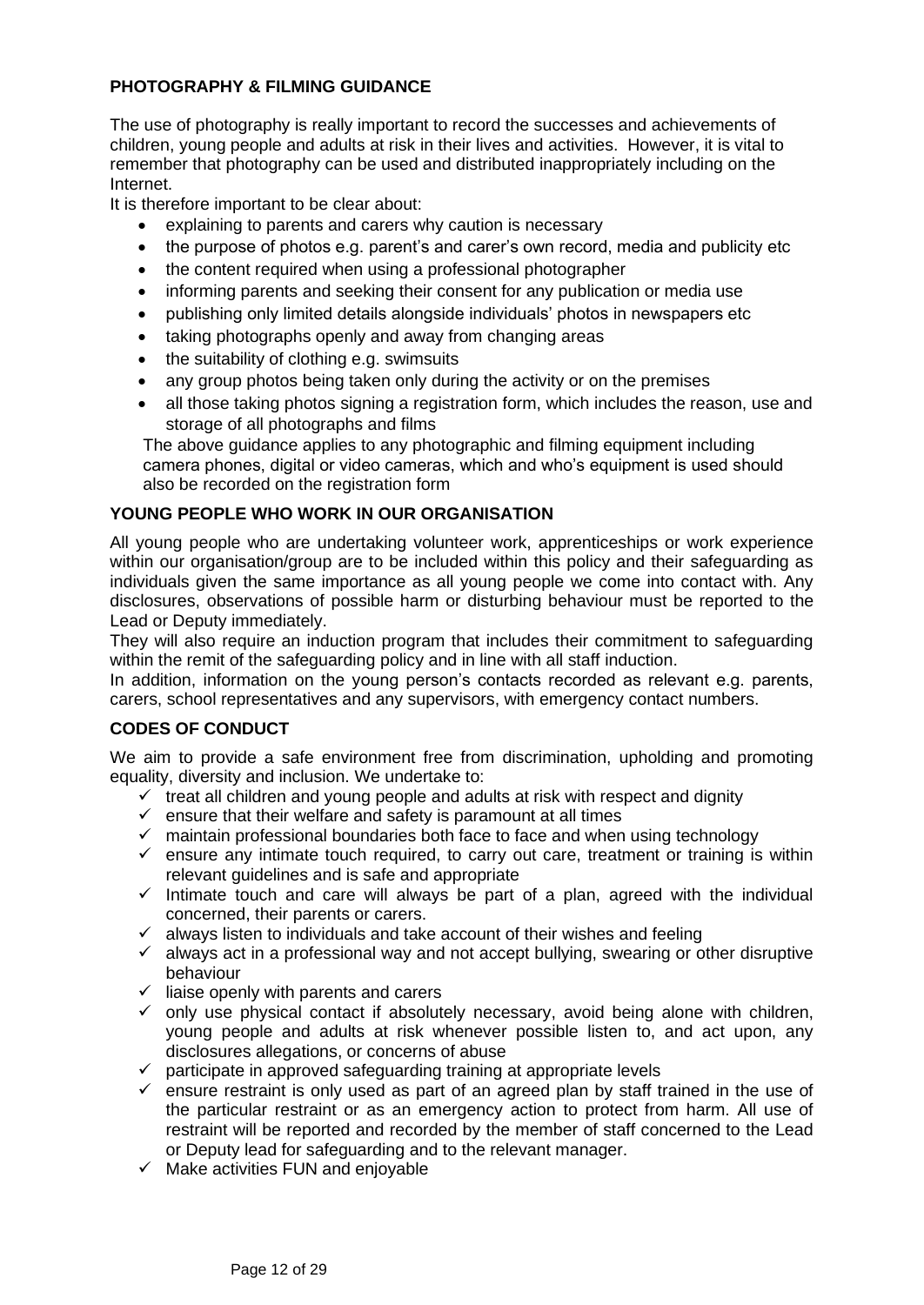## <span id="page-12-0"></span>**2.1 INDUCTION AND TRAINING**

We have a clear induction and training strategy with clear job descriptions and responsibilities and all relevant procedures. All new staff, paid and unpaid, will receive induction training as soon as possible and sign to record they have:

- $\checkmark$  received and understood this policy.
- $\checkmark$  been given any relevant resources
- $\checkmark$  understood the commitment to safeguarding training

When needed, staff will receive further safeguarding training, at the appropriate level, as soon as possible. We also agree a probationary period of 6 months with clear goals and then provide supervision at regular intervals of 3 months with a negotiated colleague.

Updated training is normally required every 2 years (on line) or three years (face to face).

Staff working directly with at risk groups will also undertake the free online government training for [PREVENT/Channel](http://course.ncalt.com/Channel_General_Awareness/01/index.html) and [FGM](https://fgmelearning.co.uk/)

## <span id="page-12-1"></span>**3. PROCEDURES**

The following procedures must be followed and referred to as necessary**:** -

- 3.2 ICM Safeguarding Lead's
- 3.3 Referrals flowchart for reporting of actual or suspected abuse
- 3.4 Allegations Management: Allegations of abuse or malpractice against a member of staff: paid or unpaid
- 3.5 Good practice procedures for minimising risk
- 3.6 Common Assessment Framework (CAF)
- 3.7 Child In Need (CIN)
- 3.8 Domestic abuse

## **The safeguarding children and young people policy and procedures should also be read in conjunction with the accompanying safeguarding policies and procedures**

Whistleblowing Safe transportation of children and young people **Boundaries** e-safety **Photography** Behaviour Safer recruitment and selection

## <span id="page-12-2"></span>**3.1 SAFEGUARDING PROCEDURES**

- ICM's commitment to keeping children and young people safe is regularly and consistently referenced in all our key policies, procedures, and appropriate documents and publications.
- ICM communicates its safeguarding policies and procedures to all staff. This is done as part of induction, at supervision for relevant roles and policies and procedures are available on the ICM Google Drive under policies and procedures: safeguarding
- ICM communicates its safeguarding policies and procedures to all staff and relevant stakeholders, including the children and young people we support through its website, staff and documentation. Safeguarding updates on practice or referral routes etc is a standing item on team meeting agendas.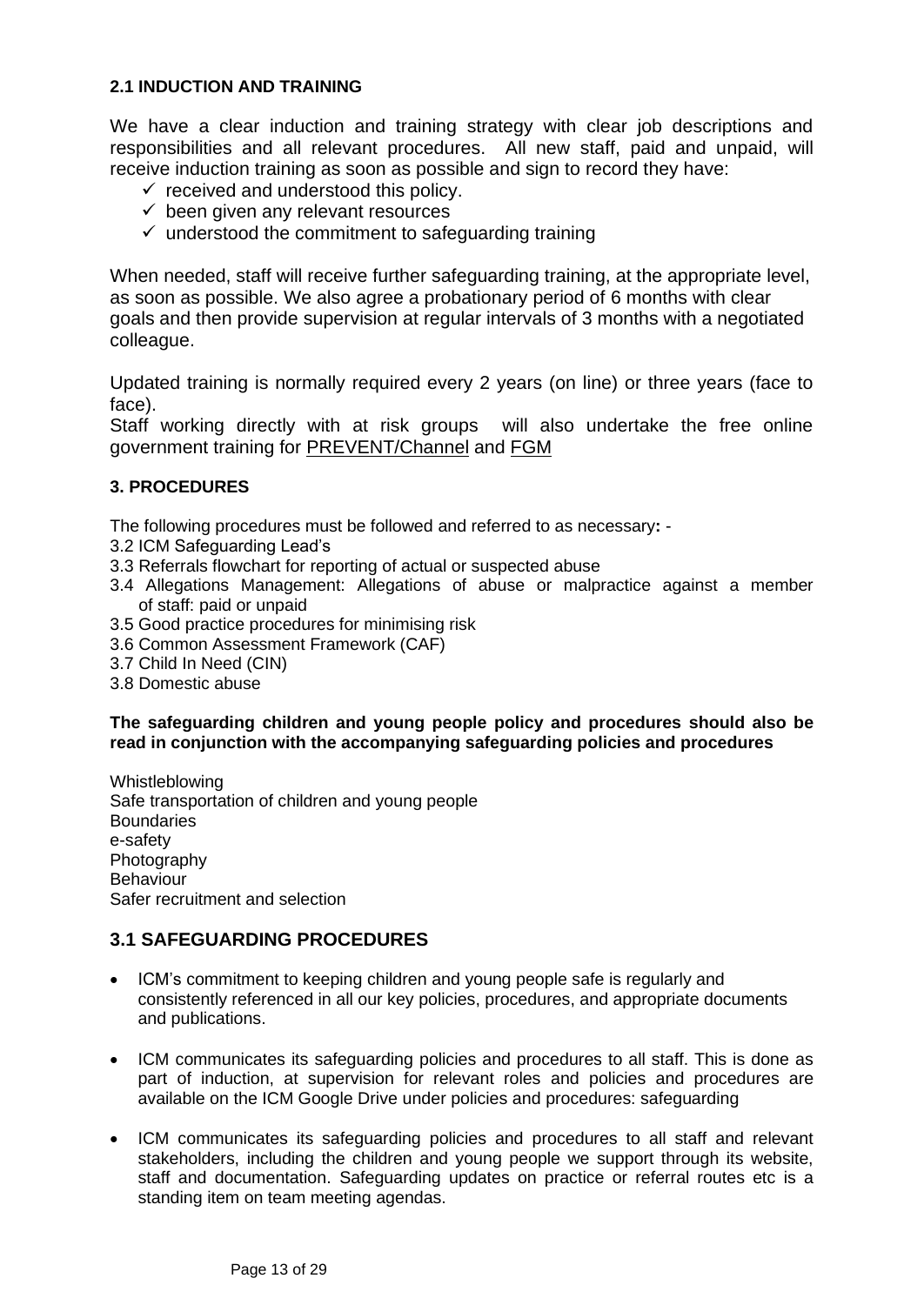• ICM communicates its safeguarding policies and procedures to its Board Members as part of a standing agenda item at Board meetings.

# <span id="page-13-0"></span>**3.2 REPORTING OF SAFEGUARDING CONCERNS TO THE SAFEGUARDING LEADS**

All actual/suspected abuse must be reported in confidence to the Safeguarding Lead, below. Concerns must be reported where possible on the same day the concern arises or as soon as possible and must be followed up in writing within 24 hours. If the concern is urgent and a child is at significant risk of harm do not allow a delay in your reporting if you cannot contact the Safeguarding Lead.

## **Safeguarding Officers**

Lead Officer Bruce MacGregor – Tel 07881 958011/ 01473 852552 Email: bruce@ipswichcm.org.uk Deputy: Alicia Durbin – Tel 01473 852551 Email: [alicia@ipswichcm.org.uk](mailto:alicia@ipswichcm.org.uk) Advisory Consultant – Tel 07881967729 Email: [mark@communitypraxis.com](mailto:mark@communitypraxis.com)

## <span id="page-13-1"></span>**RESPONSIBILITIES OF THE SAFEGUARDING OFFICER(S)**

This role will work closely with the senior Board level lead. The Lead Safeguarding Officer's role is to support other staff to recognise the needs of children, including identifying and responding to possible abuse. The role will be given sufficient time, funding, supervision and support them to fulfil their child welfare and safeguarding responsibilities effectively They will discharge their safeguarding functions in a way that ensures that children are safeguarded from harm, and promotes their welfare.

In the case of allegations made against ICM Staff (including volunteers) the Safeguarding Lead will work with the LADO and must follow local Suffolk County Council/SCP procedures. In cases of actual or suspected abuse by a member of ICM staff the Safeguarding Lead in consultation with the LADO will ensure the Police and/or other statutory bodies like Social Services are informed as appropriate. The victim must be protected from further abuse while the Police/ external agencies conduct their own investigation.

If not already aware any allegation must be reported to the Safeguarding Lead unless the Safeguarding Lead is the alleged perpetrator, in that situation the report will be made to the Deputy Safeguarding Lead.

Any information held either electronically or in hard copy will be held securely in a password protected document or sealed envelope in a secure, locked cabinet/drawer. Any electronic database used for recording and reporting abuse internally will protect the identity of the child and use an identifying code rather than the name so as to ensure confidentiality.

## <span id="page-13-2"></span>**RESPONSIBILITIES OF ICM DIRECTORS**

Although some Safeguarding responsibilities can be delegated over all responsibility lies with the Board of Directors of ICM.

To enable the Board not only to support the management and staff team in the organisation, including the Safeguarding Lead Officer, but also to provide an important mechanism for critically evaluating the information presented to the Board by the management team, and, where necessary, challenging and checking it out.

To ensure that ICM is taking steps to safeguard and take responsibility for the children with whom it works and is acting in their best interests, taking all reasonable steps to prevent any harm to them, assessing and managing risk, ensuring safeguarding policies and procedures are in place, undertaking ongoing monitoring and reviewing of policies and procedures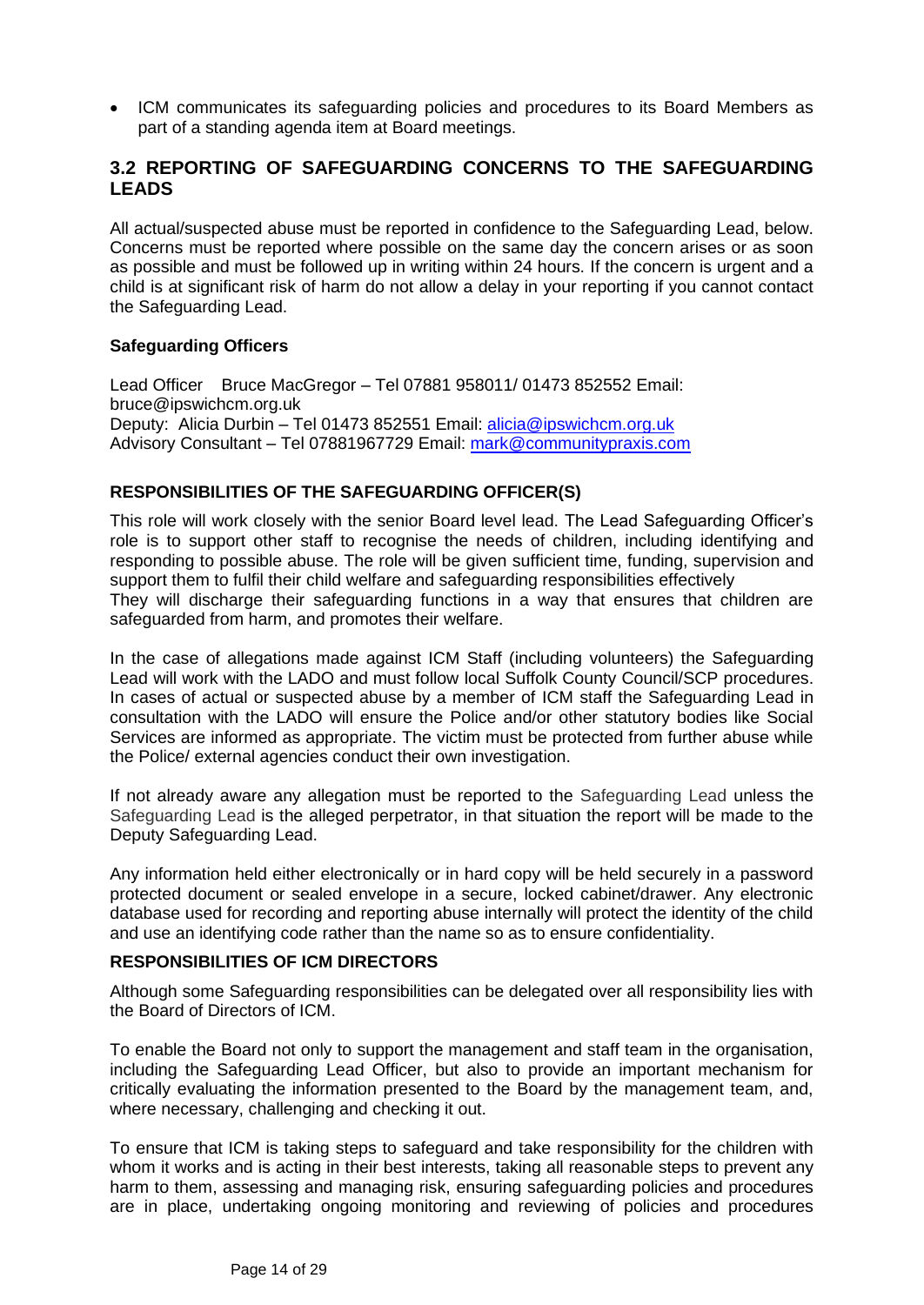including complaints and recruitment, to ensure that safeguards are being implemented and are effective, that ICM is responding appropriately to allegations of abuse, the Board of Directors will review Safeguarding issues as a standing item at Board meetings.

# <span id="page-14-0"></span>**3.3 FLOWCHART FOR REFERRAL FOR ACTUAL OR SUSPECTED ABUSE**



# **Contact Customer First 0808 800 4005 or police on 999 if an emergency**

## <span id="page-14-1"></span>**REFERRALS FORMS**

All professionals making telephone referrals to Suffolk's children's social services (including via Customer First) MUST confirm this in writing **within 24 hours**. If you are worried about the *immediate* safety of a child/young person and cannot contact a Safeguarding Officer call the police on 999. You can also contact the local authority.

Your report must be accurate and where possible use the child's exact words if they disclosed the information to you, not your own.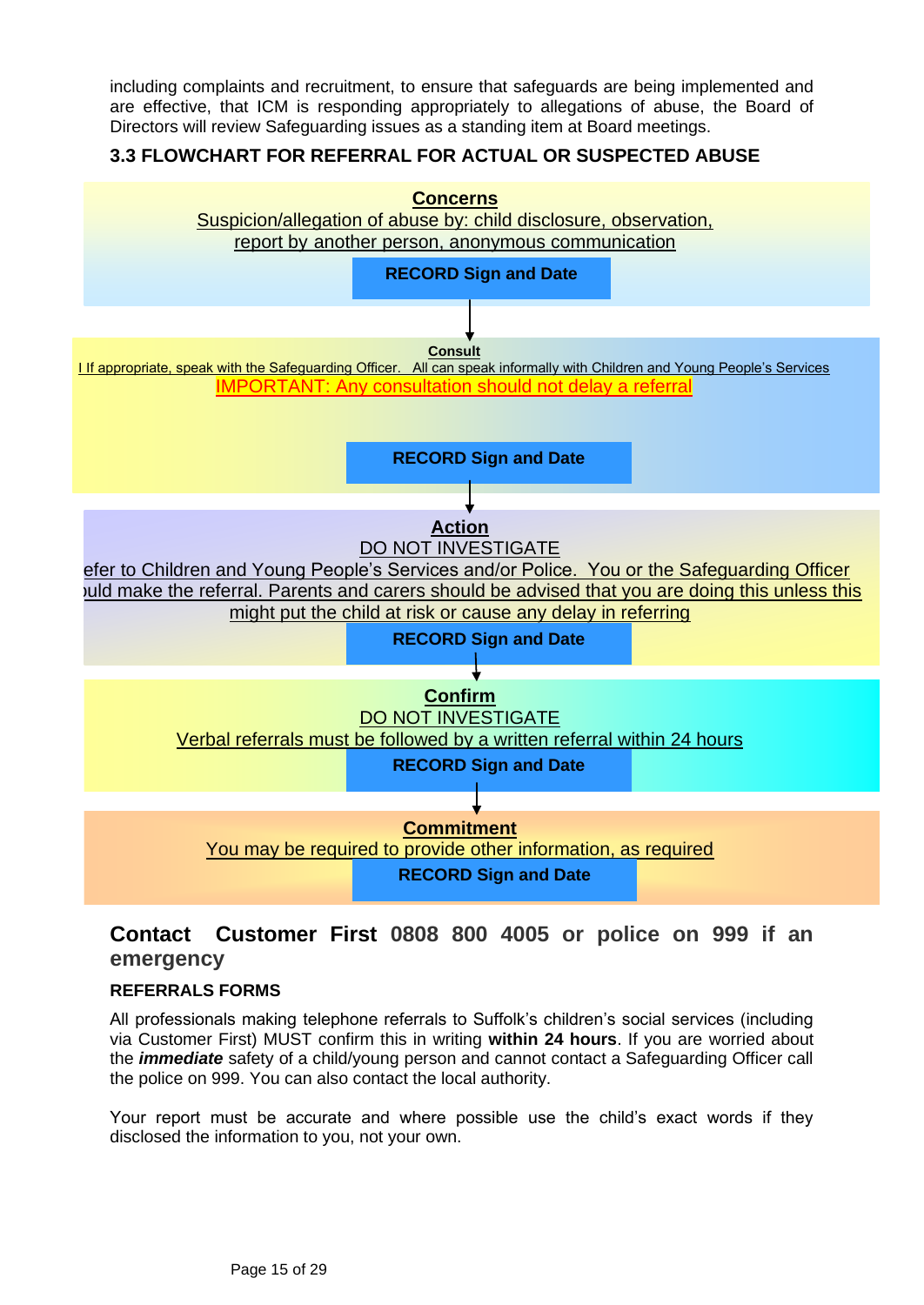The report must be signed and dated, including the year. Ensure the form is emailed safely following the directions on the form and ensure a copy is sent to ICM's Safeguarding Lead in the same manner marked "Confidential SG".

## <span id="page-15-0"></span>**3.4 ALLEGATIONS MANAGEMENT: ALLEGATIONS OF ABUSE OR MALPRACTICE AGAINST A MEMBER OF STAFF (INCLUDING VOLUNTEERS).**

It is essential that any allegation of abuse made against a person who works with children and young people including those who work in a voluntary capacity are dealt with fairly, quickly, and consistently, in a way that provides effective protection for the child, and at the same time supports the person who is the subject of the allegation. The framework for managing allegations is set out in *Working Together to Safeguard Children: A guide to interagency working to safeguard and promote the welfare of children 2006,* and *Safeguarding Children and Safer Recruitment in Education 2007.* 

The framework for managing cases set out in this procedure applies to a wider range of allegations than those in which there is reasonable cause to suspect a child is suffering, or likely to suffer, significant harm.

It also caters for cases of allegations that might indicate that the alleged perpetrator is unsuitable to continue to work with children in their present position, or in any capacity. This may be due to concerns about the persons conduct in their personal or professional life that might indicate their unsuitability to work with children. It should be used in respect of all allegations that are consistent with the guidance in Working Together i.e. cases in which it is alleged that a person who works with children has:

#### **behaved in a way that has harmed, or may have harmed, a child possibly committed a criminal offence against, or related to, a child; or behaved in a way that indicates s/he is unsuitable to work with children.**

In compliance with the Local Safeguarding Board's Allegations Management guidance, the following procedures will be followed;

## **Reporting procedure for Allegations**

**If the allegation is against an ICM member of staff the allegation must be reported**  *immediately, at least within one working day, to the ICM Safeguarding Lead.* **If the** allegation is against the Safeguarding Lead then the allegation must be reported to the Deputy Safeguarding Lead. The Safeguarding Lead/or Deputy must then report the allegation to the Local Area Designated Officer (LADO) on the same day.

#### **Contact details for LADO's 0300 123 2044**

#### **Email: ladocentral@suffolk.gcsx.gov.uk**

Please see attached link for guidance from the Suffolk Safeguarding Board regarding Managing allegations for full details.

[https://www.suffolksp.org.uk/assets/Working-with-Children-Adults/LADO/2019-12-10-](https://www.suffolksp.org.uk/assets/Working-with-Children-Adults/LADO/2019-12-10-Arrangements-for-Managing-Allegations-of-Abuse-v9.pdf) [Arrangements-for-Managing-Allegations-of-Abuse-v9.pdf](https://www.suffolksp.org.uk/assets/Working-with-Children-Adults/LADO/2019-12-10-Arrangements-for-Managing-Allegations-of-Abuse-v9.pdf)

#### **Initial consideration**

The LA Designated Officer (LADO) will discuss the matter with ICM's Safeguarding Officer and, where necessary, obtain further details of the allegation and the circumstances in which it was made. The discussion should also consider whether there is evidence/information that establishes that the allegation is false or unfounded.

If the allegation is not patently false and there is cause to suspect that a child or young person is suffering, or is likely to suffer, significant harm, the LA Designated Officer should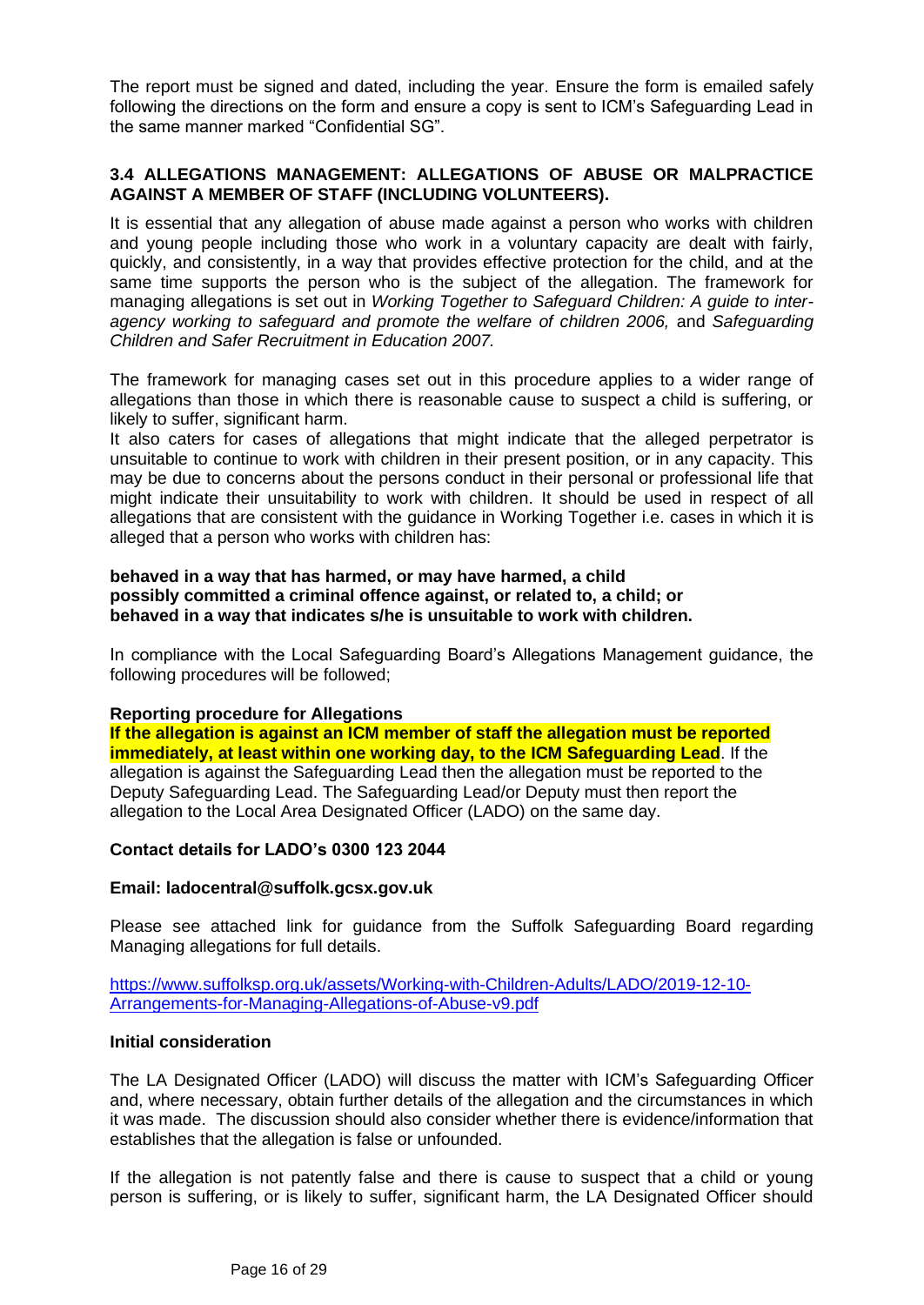immediately inform the police and convene a similar discussion to decide whether a police investigation is needed. That discussion should also involve the employer.

#### **Action following initial consideration**

Where the initial evaluation decides that the allegation does not involve a possible criminal offence, it is dealt with by the Safeguarding Officer. In such cases, if the nature of the allegation does not require formal disciplinary action, appropriate action should be instituted within three working days. If a disciplinary hearing is required and can be held without further investigation, the hearing should be held within 15 working days.

Where further investigation is required to inform consideration of disciplinary action, the Safeguarding Officer will discuss who will undertake that investigation with the LA Designated Officer. In some settings and circumstances, it may be appropriate for the disciplinary investigation to be conducted by a person who is independent of ICM or the person's line manager to ensure objectivity. In any case, the investigating officer should aim to provide a report to the employer within 10 working days.

On receipt of the report of the disciplinary investigation, the Safeguarding Officer should decide whether a disciplinary hearing is needed **within two working days**, and if a hearing is needed it should be held **within 15 working days**

#### **Suspension**

The possible risk of harm to children posed by an accused person needs to be managed and evaluated. The evaluation will be in respect of the child/ren involved in the allegation and any other children in the individuals home, work or community life. In some cases it will require consideration to be given to the use of suspension for the person involved in the allegation. This may be until the matter is resolved

The member of staff must not be automatically suspended without careful thought and consideration of the circumstances of the allegation. In making the decision, the Safeguarding Officer must consider whether the person should be suspended from contact with children for the duration of the investigation, or until resolution has been reached. In any case, alternatives to suspension should be explored and advice sought from the LA Designated Officer.

If the allegation has been referred and a strategy meeting is to be convened, it will be a task of the strategy meeting to consider the facts of the allegation, and although a senior manager of ICM cannot be directed to suspend, they will be supported in making the decision. This should be done after the views of the designated senior named officer from the police and Area Safeguarding Manager have been canvassed.

If the allegation is reported to an ICM staff member against a member of staff (including a volunteer) of another organisation or agency then the member of ICM staff should consult with the ICM Safeguarding Officer and agree who should contact the LADO. However, if any delay in this procedure is likely to put a young person at risk of significant harm then the ICM member of staff should contact the LADO directly.

#### <span id="page-16-0"></span>**BULLYING AND HARASSMENT**

Bullying and harassment can take many forms and include:

- physical violence including threats, verbal assaults and taunts, the destruction of property, extortion, unwanted sexual interest or contact
- indirect forms of bullying including ignoring a person and the withdrawal of friendship, malicious gossip and spreading rumours, abusive or oppressive graffiti, the use of social media, electronic messages and websites.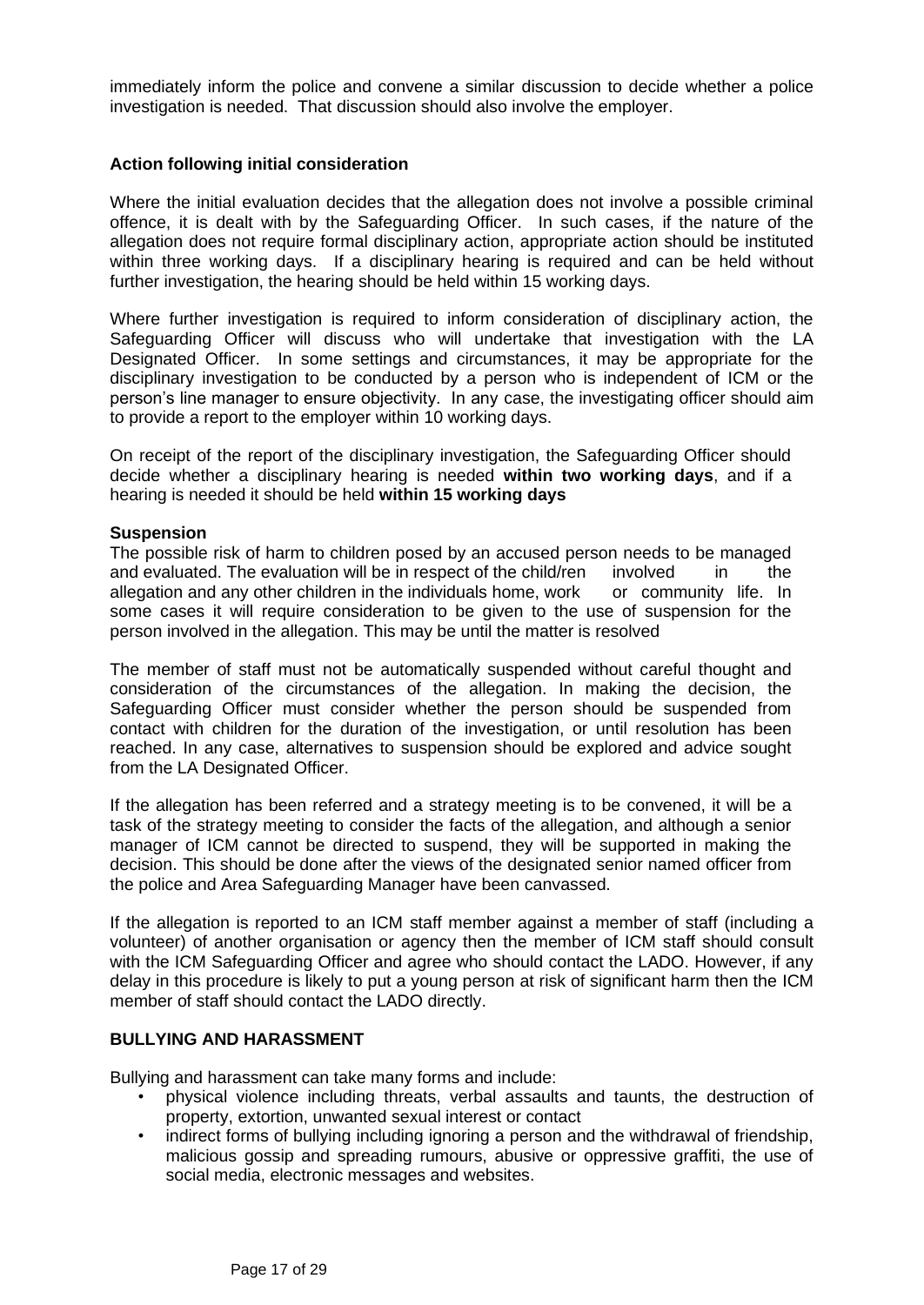• it is often motivated by prejudice against certain groups for example on the grounds of race, religion, gender and disability

Whether directed at children, young people, adults at risk, staff, volunteers, parent and carers, bullying and harassment, physical and/or emotional abuse will not be tolerated. All such behaviour will be treated as a safeguarding concern when aimed at children, young people and or adults at risk.

We will:

- provide a racial justice strategy, culture of equality and respect for all with zero tolerance to any form of bullying or harassment
- report all incidents of bullying or harassment observed or disclosed, to the Lead or **Deputy**
- take immediate steps to stop the behaviour and mitigate the effects of bullying and harassment
- record all incidents with observations and witness statements, and action taken, signed, timed and dated

# <span id="page-17-0"></span>**TRANSPORT**

We ensure that we:

- ➢ gain written permission from parents or carers to carry children, young people and adult at risk
- $\triangleright$  keep a register of who is being transported and who is driving, when to where and return, with collection and return times being specified
- ➢ provide all transporting and being transported with an emergency contact numbers
- $\triangleright$  plan journeys regarding time, distance and stopping points
- $\triangleright$  consider if another driver might be required or the possible need for extra supervision
- $\triangleright$  have emergency procedures in place and we ensure that drivers:
- $\triangleright$  are recruited under safeguarding recruitment procedures
- $\triangleright$  suitably qualified to drive the required vehicle
- ➢ provide proof of insurance regarding business use and comprehensive insurance
- $\triangleright$  can evidence the vehicle is roadworthy and suitable for transporting each individual
- ➢ provide suitable and age appropriate seat belts, booster seats and wheelchair anchor points
- ➢ avoid transporting children, young people or adult at risk on their own

## <span id="page-17-1"></span>**ACTIVITIES, EVENTS AND VISITING SPEAKERS/ACTIVITY LEADERS**

We will always ensure visitors and activities undertaken are risk assessed and we are committed to:

- ensuring that those who run activities have the expertise, knowledge and skills to do so properly
- completing a risk assessment which involves identifying risks and the means of reducing or eliminating those risks for all activities or events
- risk assessing any changes being made to activities or events involving
- having a written plan in place if event or activity has to be cancelled
- having a written plan in place in case of emergency including contact numbers
- implementing the required actions identified by the risk assessment process and reviewing the effectiveness of these on a regular basis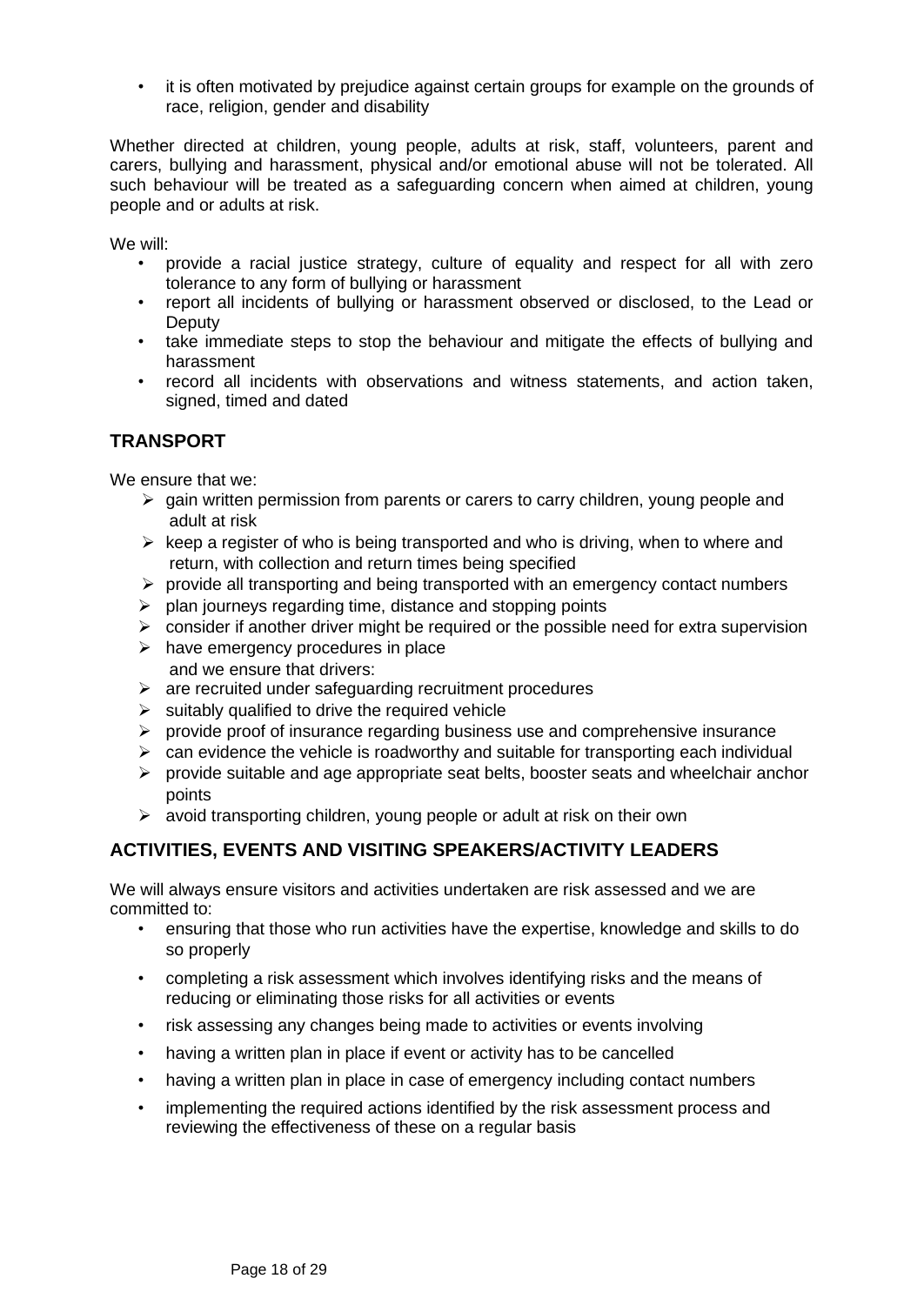# <span id="page-18-0"></span>**THE LATE PICK UP OF A CHILD, YOUNG PERSON**

If attempts to contact the parent and nominated emergency contact fail, then the supervising adult should wait with the child, young person or adult at risk with other staff, volunteers or parents wherever possible.

Staff paid and unpaid should avoid:

- taking the child or adult home or to another location;
- waiting alone with the child or adult in a vehicle or at the venue;
- sending the child or adult home with another person, without parental consent:
- leaving the child or adult alone.

If all attempts to make contact fail, it may be advisable to contact the police for advice.

# <span id="page-18-1"></span>**CHILD, YOUNG PERSON GOES MISSING**

If a young person goes missing from the group or organisation it should be reported to the police. Use 999 where there is a concern that they cannot be found or are vulnerable. A missing person may be assessed as 'at risk' if they fit one or more of the following categories.

- is under 16
- has expressed feelings of suicide
- has dementia
- has been acting totally out of character
- has mental health issues
- is under increased stress
- has an illness or a physical disability
- has a learning disability
- is in need of regular medication/care
- is an addict

The Lead or Deputy should be informed as soon as possible and all details and actions recorded dated timed and signed.

## <span id="page-18-2"></span>**FIRST AID**

Our First Aiders have completed specific training as set out by the Health and Safety Executive (HSE). They hold valid and up to date certificates of competence issued by an organisation whose training and qualifications are approved by the HSE.

The duties of a First Aider are:

- to give immediate First Aid to children, young people, adults at risk, staff or visitors when needed
- to ensure that an ambulance or other professional medical help is called when necessary

Our organisation undertakes to ensure there is always a trained first aider on site at our venues or, if other venues used such as schools, that they have appropriate first aid cover.

We also provide training and guidance on dealing with hazardous materials such as blood, other bodily fluids and chemicals. We ensure sufficient equipment is available to deal with accidents or spillage.

All incidents will be reported and recorded in the First Aid and Incident Accident Books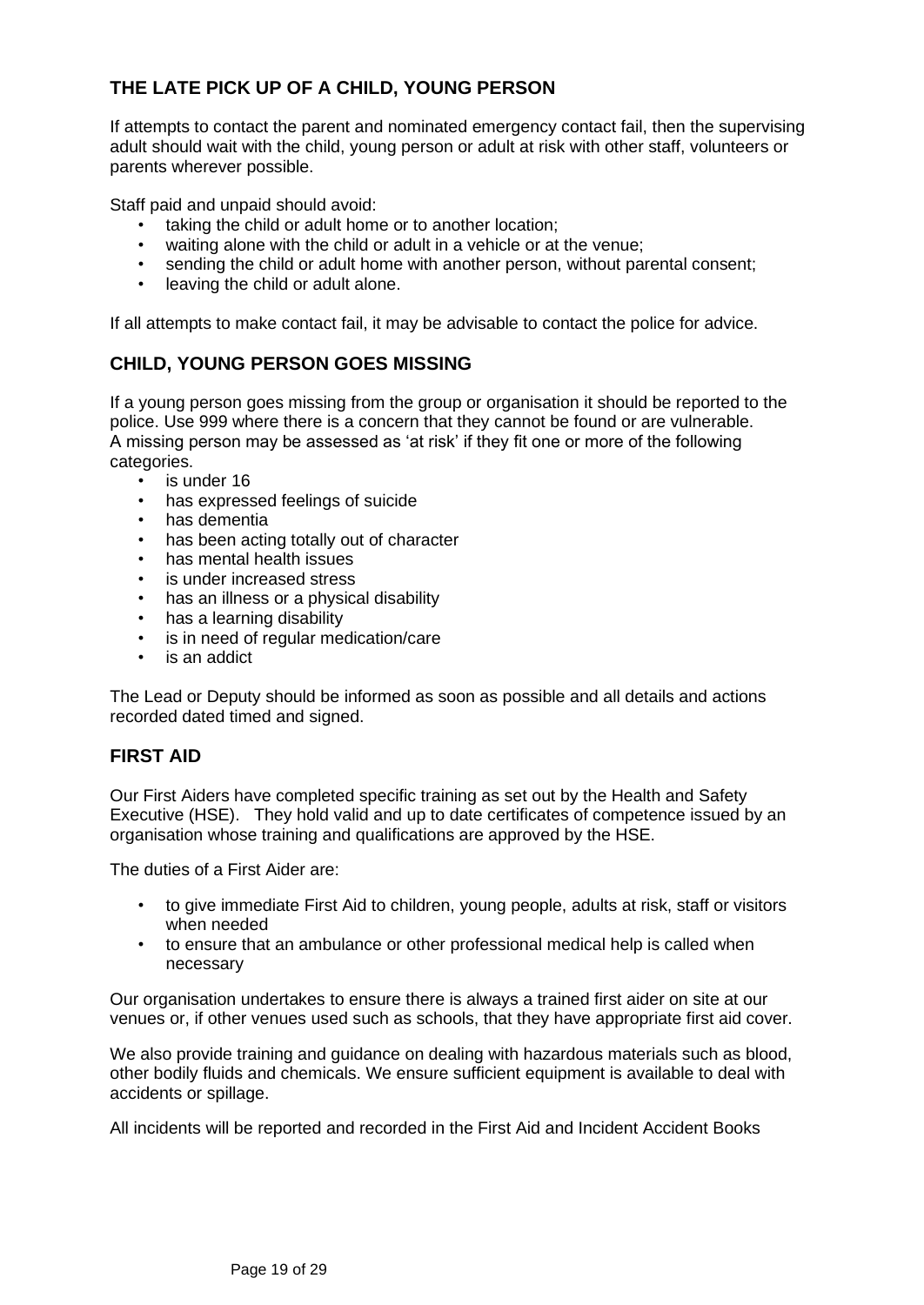# <span id="page-19-0"></span>**BUILDINGS AND VENUES**

Safeguarding risk assessments will be carried out on all building and venues used by our organisation or by the host's venue management, such as schools The safeguarding risk assessment should cover

- access especially how people enter and leave the building
- signing in protocol
- use of keys
- toilets and changing rooms
- any outside space
- car parks

## <span id="page-19-1"></span>**ANY OTHER RELEVANT ISSUES**

#### <span id="page-19-2"></span>**3.5 GOOD PRACTICE PROCEDURES FOR MINIMISING RISK**

#### **Plan the work of the group so as to minimise situations where the abuse of children and/or young people may occur**

Arrange that an adult is not left alone with a child or young person where there is little or no opportunity of the activity being observed by others. This may mean groups working within the same large room or working in an adjoining room with the door left open. This good practice can be as much benefit to the adult as to the child or young person.

Ensure that all staff, paid and unpaid, who work with children and young people do not meet one of the children or young people outside designated ICM premises without a parent or other adult being present.

Always have at least two adults present with a group, particularly when it is the only activity taking place on ICM premises. OFSTED recommends that the following number of adults should be present when working with children. If there are not enough leaders, the event should not take place.

- Age 0 2: 1 adult to 3 children
- Age 2 3: 1 adult to 4 children
- Age 4 8: 1 adult to 6 children
- Age 9 12: 1 adult to 8 children
- Age 13 18: 1 adult to 10 children.

However, these are just general recommendations in addition we must always ensure appropriate ratios of leadership to children and young people are observed according to age and gender and reflect the needs identified in the risk assessment for the activity and the group of children and young people involved.

Consent forms including medical details should always be used for children and young people attending the activity and should be readily available during the activity.

Never take a group off the premises with fewer than two adults. Consent forms including medical details should always be used for specific outings or activities outside ICM premises.

As it is good practice to keep a record of each activity/session these will be used. This record should include a register of children and staff and details of any significant incidents.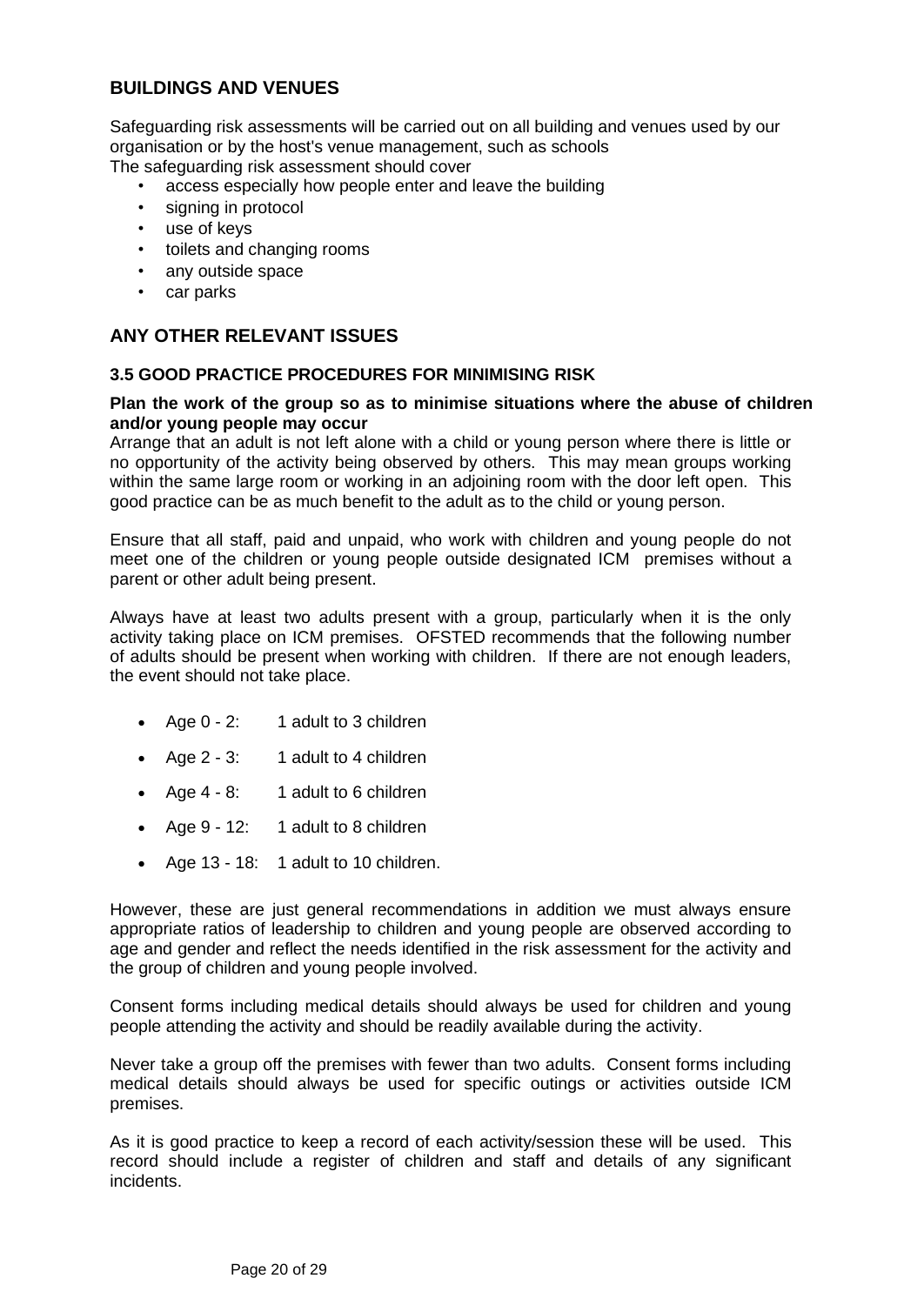Always keep a register with the address and contact phone number of every child. These records are to be kept securely, in line with the Data Protection policy.

All staff working with children or young people will be subject to a DBS enhanced check. While waiting for a DBS check to arrive the person will never be left alone with children unsupervised.

Any photography or filming of children and young people at ICM activities will be subject to the Photography and filming policy.

#### **Verification**

The Safeguarding Officer will forward statistical data to the Board of Directors showing a breakdown of numbers of reported cases and where they have been referred to.

#### **Revision history**

The Board of Directors will review this procedure annually or as and when there are changes

in legislation.

| Date Approved | Date Amended |
|---------------|--------------|
| 14/8/15       |              |
| 12/8/16       | 12/8/16      |
| 13/4/17       | 13/4/17      |
| 12/4/18       | 12/4/18      |
| 7/9/18        | 7/9/18       |
| 21/6/19       | 21/6/19      |
| 19/6/20       | 19/6/20      |
| 30/9/20       | 30/9/20      |
| 30/9/21       | 30/9/21      |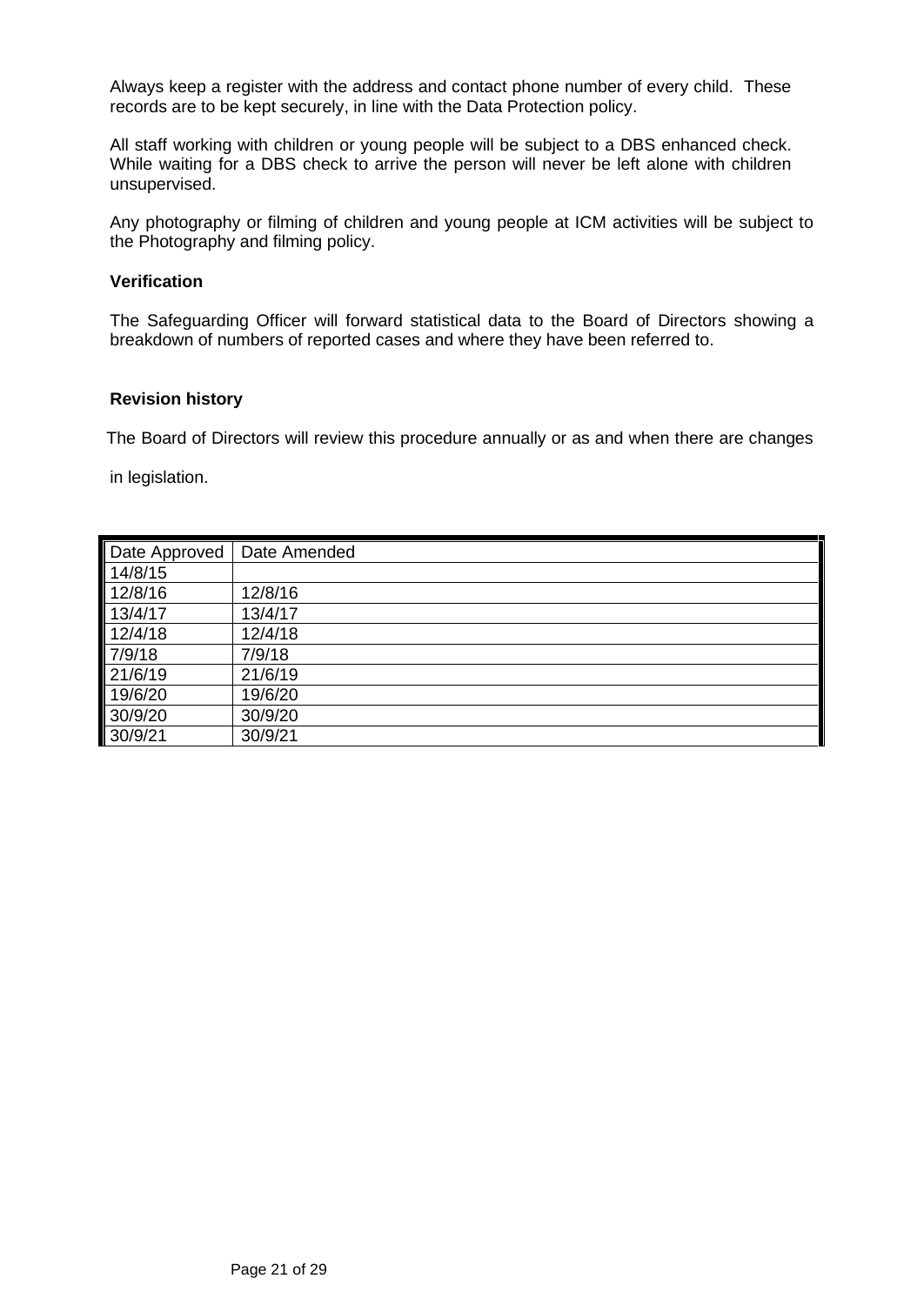# <span id="page-21-0"></span>Annex A RECOGNISING POSSIBLE CHILD/YOUNG PERSON ABUSE

The following behavioural signs *may* be indicators of child/young person abuse, but care should be taken in interpreting them in isolation.

#### **Physical signs**

- Any injuries, bruises, bites, bumps, fracture, etc. which are not consistent with the explanation given for them.
- Injuries which occur to the body in places which are not normally exposed to falls, rough games, etc.
- Injuries which appear to have been caused by a weapon e.g. cuts, welts, etc.
- Injuries which have not received medical attention.
- Instances where children/young people are kept away from the group inappropriately or without explanation.
- Self-mutilation or self-harming e.g. cutting, slashing, drug abuse.

#### **Emotional signs**

Changes or regression in mood and behaviour, particularly where a child/young person withdraws or becomes clinging. Also depression/aggression.

- Nervousness or inappropriate fear of particular adults.
- Changes in behaviour e.g., under-achievement or lack of concentration, inappropriate relationships with peers and/or adults e.g., excessive dependence attention-seeking behaviour.
- Persistent tiredness, wetting or soiling of bed or clothes by an older child.

## **Signs of neglect**

- Regular poor hygiene
- Persistent tiredness
- Inadequate clothing
- Excessive appetite
- Failure to thrive e.g. poor weight gain, consistently being left alone and unsupervised

#### **Indicators of possible sexual abuse**

- Any direct disclosure made by a child/young person concerning sexual abuse.
- Child/Young person with excessive preoccupation with sexual matters and detailed knowledge of.
- Adult sexual behaviour, or who regularly engages in age-inappropriate sexual play.
- Preoccupation with sexual activity through words, play or drawing.
- Child/Young person who is sexually provocative or seductive with adults.
- Inappropriate bed-sharing arrangements at home.
- Severe sleep disturbances with fears, phobias, vivid dreams or nightmares, sometimes with overt or veiled sexual connotations.
- Other emotional signs (see above) may be indicative of sexual or some other form of abuse.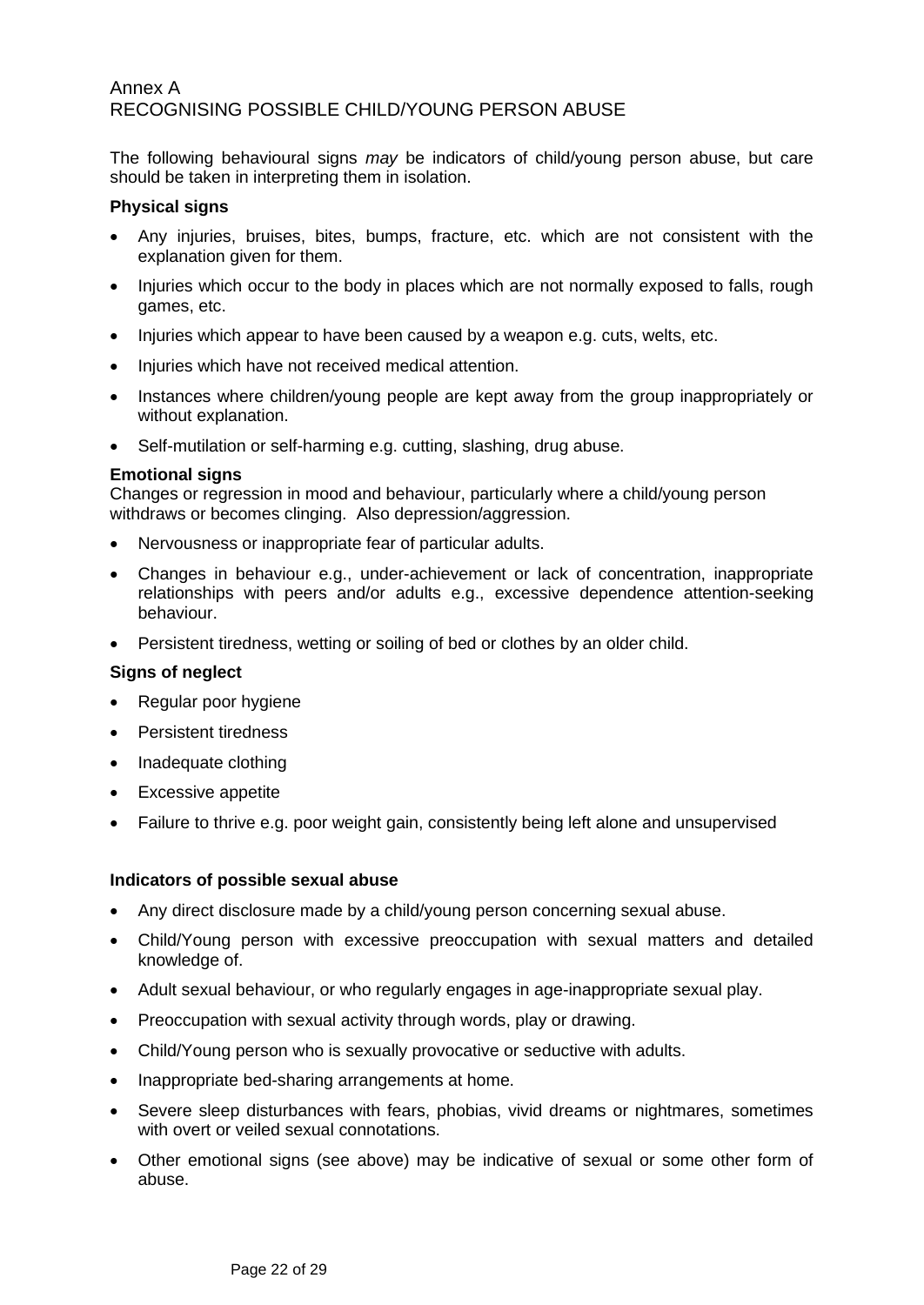## <span id="page-22-0"></span>Annex B HOW TO REACT WHEN A CHILD/YOUNG PERSON WANTS TO TALK ABOUT **ABUSE**

- **General points**
- Take seriously what the child/young person says (however unlikely the story may sound)
- Keep calm
- Look at the child/young person directly
- Be honest
- Let them know you will need to tell someone else don't promise confidentiality
- Reassure them they are not to blame for the abuse
- Be aware that the child/young person may have been threatened
- Never push for information
- Ask questions for clarification only; avoid asking questions that suggest a particular answer.

#### • **Helpful things to say or show**

- Show acceptance of what the child/young person says
- "I am glad you have told me"
- "It's not your fault"
- "I will help you"

## • **Avoid saying**

- "Why didn't you tell anyone before?"
- "I can't believe it"
- "Are you sure this is true?"
- Never make false promises
- Never make statements such as "I am shocked!", or "don't tell anyone else"

## • **Concluding**

- Reassure the young person that they were right to tell you and that you take them seriously
- Let the young person know what you are going to do next and that you will let them know what might happen
- Immediately report the matter, as per procedures.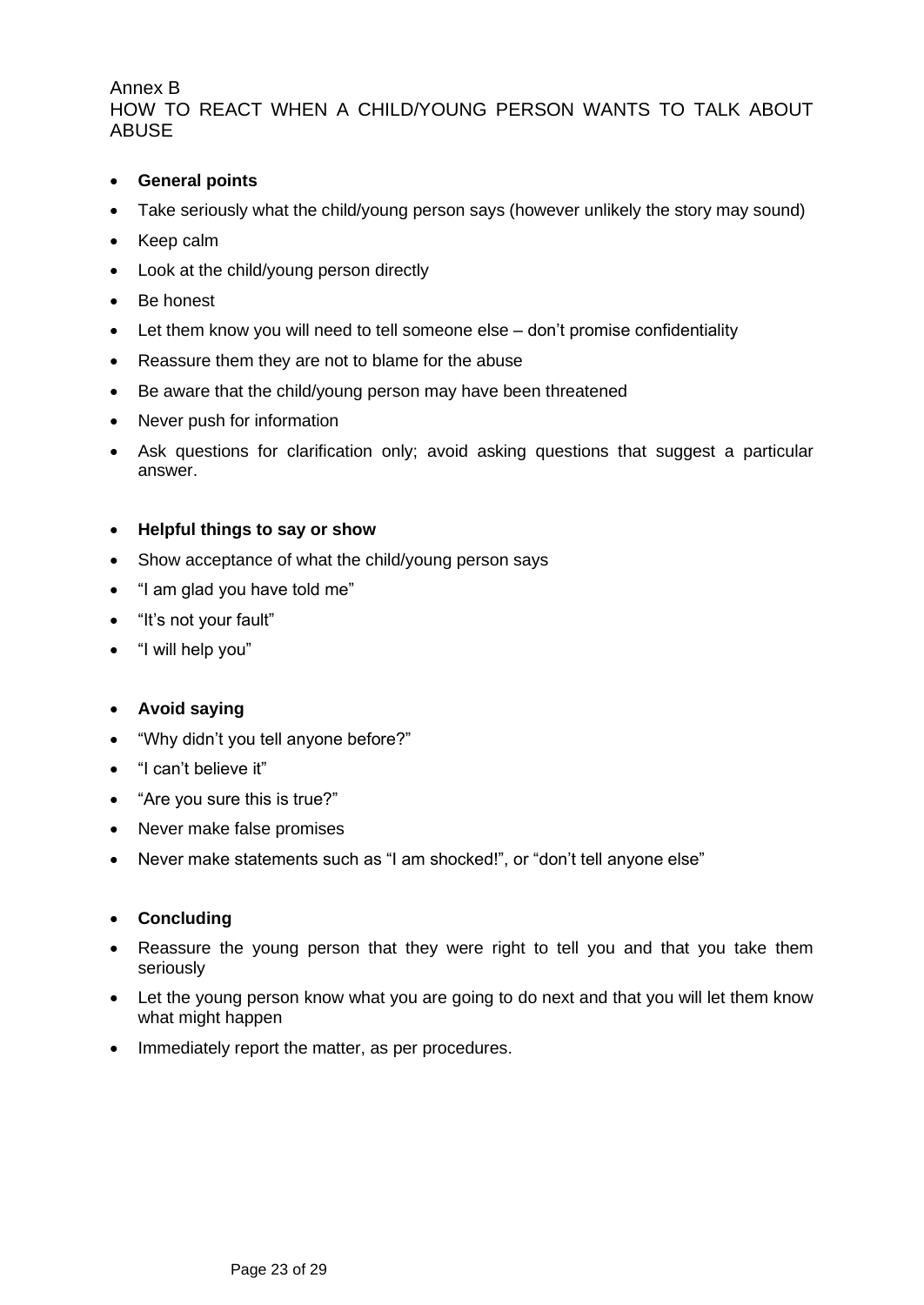# <span id="page-23-0"></span>**3.6 COMMON ASSESSMENT FRAMEWORK (CAF) PROCEDURE**

The Common Assessment Framework (CAF) is a tool that any professional working with children, young people and their families can use to help them identify unmet additional needs. It is intended to be used to support the development of relationships with families and early intervention when it is needed.

CAF is used when we alone are unable to meet all the identified needs and it is necessary to refer a child with whom we are working to another agency for support. In some cases it may be difficult to establish exactly what the needs are, or how those needs will be met.

Consent from family/young person is required, CAF can only be used when the child or young person and family are happy to work alongside professionals to meet the child's needs.

If an ICM Staff member believes they have reason to complete a CAF form they should consult with their line manager prior to making that referral.

Please read "Meeting the needs of children and families in Suffolk: Social Care and Common Assessment Framework thresholds guidance".



## **Referring a child to CAF**

Completed CAF paperwork will form the referral and should be passed immediately to:

CAF Administration Suffolk County Council c/o The Integrated Access Team 3<sup>rd</sup> Floor, Landmark House, Ipswich IP1 5PF Tel: 01473 263210 Fax: 01473 263280

The consent of the family for this referral and their consent to share information should be obtained unless to do so would put an individual at risk or there are compelling legal reasons.

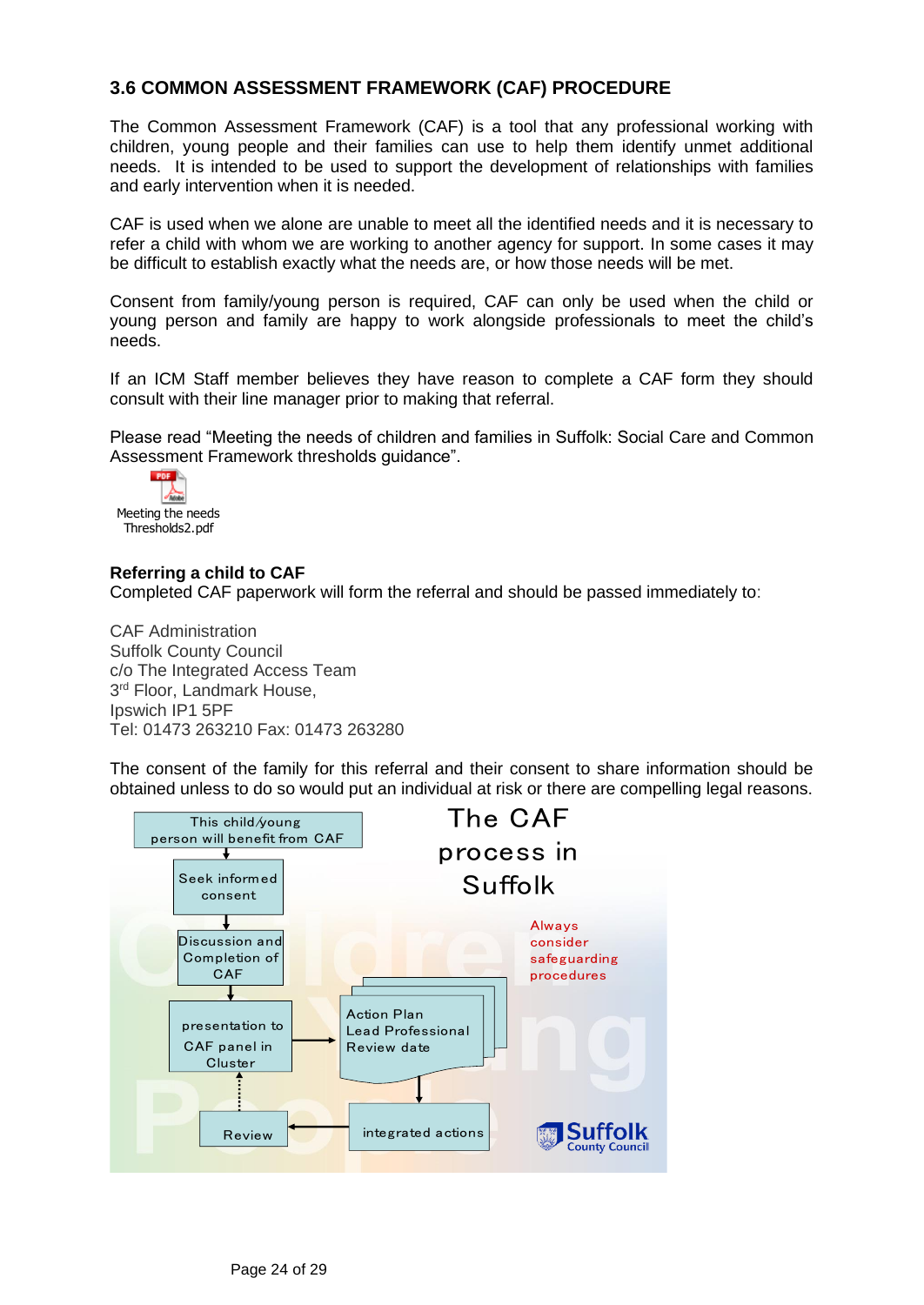# <span id="page-24-0"></span>**3.7 CHILDREN IN NEED (CIN) PROCEDURES**

This procedure focuses on children "in need" as defined in Section 17 of the Children Act 1989. It is recognised that many children and families have needs that do not fall within this definition. The Common Assessment Framework provides the opportunity for individual agencies and professionals to identify such needs and provide services for children and families at the appropriate level.

Section 17 Children's Act - This guidance applies to every child "in need" as defined in Section 17 of the Children Act 1989.

"A child shall be taken to be in need if:

a) he is unlikely to achieve or maintain, or have the opportunity of achieving or maintaining, a reasonable standard of health or development without the provision for him of services by a local authority, **and**

b) his health or development is likely to be significantly impaired, or further impaired, without the provision for him of such services, or

c) he is disabled".

This is a high threshold and requires that a child be considered to be a Child "in need" only if their health or development is likely to be significantly impaired.

#### **Definition of Child In Need**

The following guidance aims to assist professionals and parents to interpret the legal definition of a child "in need" and to help achieve consistent expectations about when an Initial Assessment will be done.

These descriptions identify the sort of situations which may indicate that a child is "in need". They are simply for guidance, and are not intended for use as threshold criteria or as a means of establishing priority for attention. Threshold decisions are professional judgements to be made solely on the basis of the legal definition of a child "in need". Ultimate responsibility for decision making lies with Social Care Manager in Children's Social Care.

## **1. Abuse and neglect**

Extra-familial abuse may, of course, mean that a child becomes "in need". It should only be dealt with under "child protection" procedures when it gives rise to "reasonable cause to suspect that a child is suffering, or is likely to suffer, significant harm" in terms of abuse or neglect.

If there is "reasonable cause to suspect actual or likely significant harm" in terms of abuse or neglect as defined in Working Together, such concerns must be dealt with under Child Protection procedures. See section 4.1

#### **2. Family Dysfunction**

Where parenting capacity is chronically inadequate, and parents do not consistently provide basic care, emotional warmth, stimulation, guidance, boundaries, or stability in relationships.

These concerns will require a response under child protection procedures if they give rise to "reasonable cause to suspect actual or likely significant harm" in terms of abuse or neglect as defined in Working Together. If that threshold is not met, a child "in need" response will invariably be appropriate.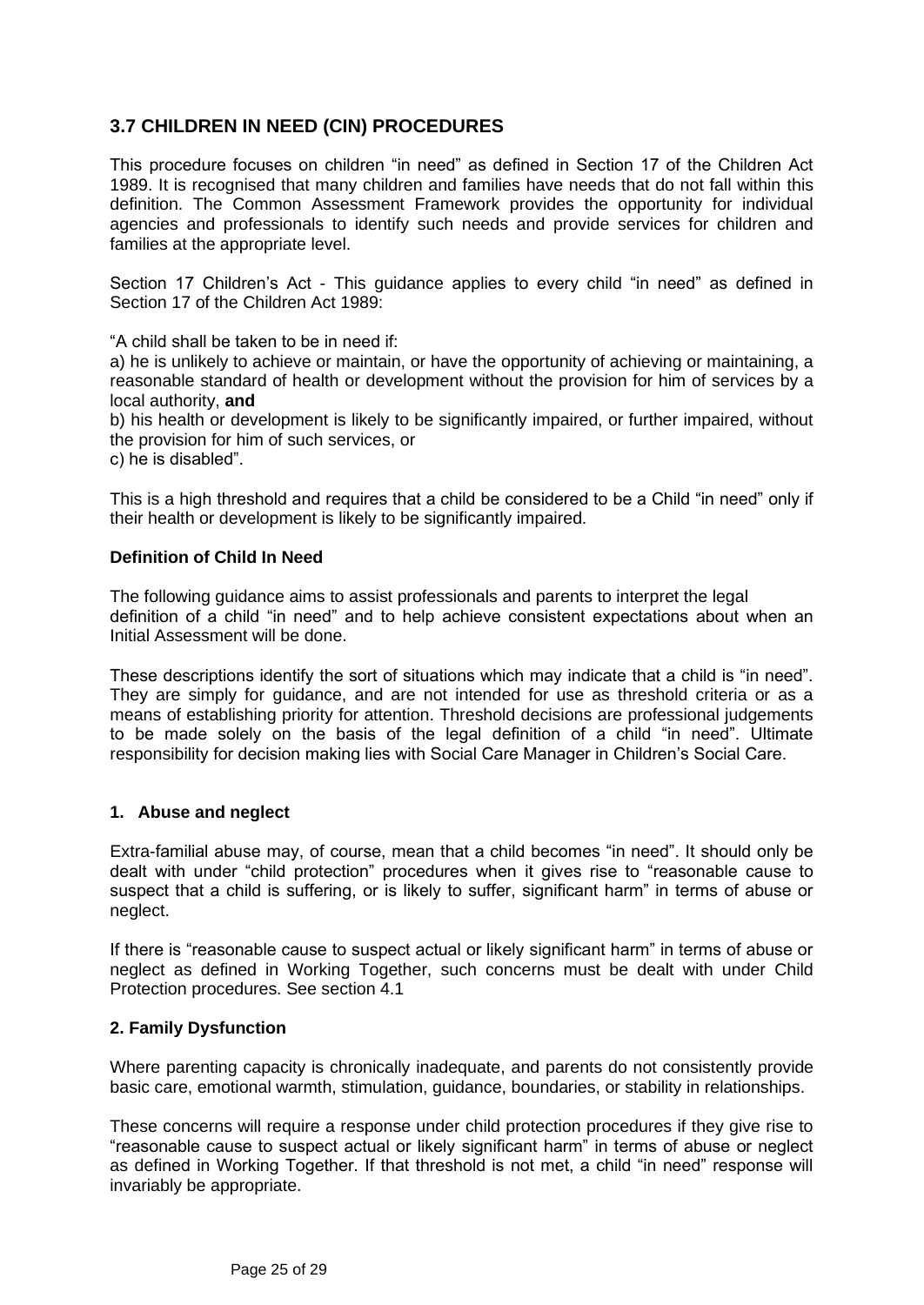## **3. Children with Disability**

Children with a disability are defined by Section 17 of the Children Act 1989 as being "in need". They, and their families, may require services in respect of needs that are directly related to their disability. But they may also have needs that arise for other reasons.

If there is "reasonable cause to suspect "that they are suffering or likely to suffer significant harm in terms of abuse or neglect" these must be dealt with under child protection guidance. Otherwise child "in need" guidance applies to children with disability as for any other child in need.

The severity of a disabled child's needs may impact significantly on the parent's ability to care for other children in the family. It may therefore be appropriate to consider the siblings of disabled children as children in need under these procedures.

## **5. Absent Parent**

Where a parent has died, or is in prison, or has effectively abandoned a child – or where the child is an unaccompanied asylum seeker. This group does not include children whose needs arise from other adverse family circumstances or poor parenting.

## **6. Socially Unacceptable Behaviour**

Where a child's behaviour is having a significant detrimental effect on the community or family life – including children who are offending or are at risk of offending. This group may include children who are at risk in terms of truancy, sexual activity, drug misuse, alcohol misuse, or fire-setting – though the possibility of these behaviours being associated with abuse or neglect should be considered.

#### **7. Family in Acute Stress**

Where a parent is normally able to provide adequate care and meet their child's needs, but has difficulty in doing so because of family circumstances and environmental factors. For example: loss of employment, homelessness, separation, or bereavement.

## **8. Low Income**

Where income is so low as to have a significant impact on a child's health and development, for example, where a family's circumstances are such that their income is below standard state entitlement. This may include asylum seeking families or young people moving toward independence.

Children and young people who, for whatever reason, are living apart from their immediate families in the community and being supported under Suffolk's Family and Friend's policy is included in this.

## **Consent to referral**

Consent of parents, and of children and young people (according to their age and understanding), and joint working are highly desirable because honesty and openness is likely to enable effective partnership working and better outcomes.

However, the absence of consent to referral and inability or unwillingness to work jointly must not be barriers to referral for Initial Assessment, nor to intervention for children "in need". It is important to keep a clear record of why consent is not sought, or withheld, or not available.

## **Consent to sharing information**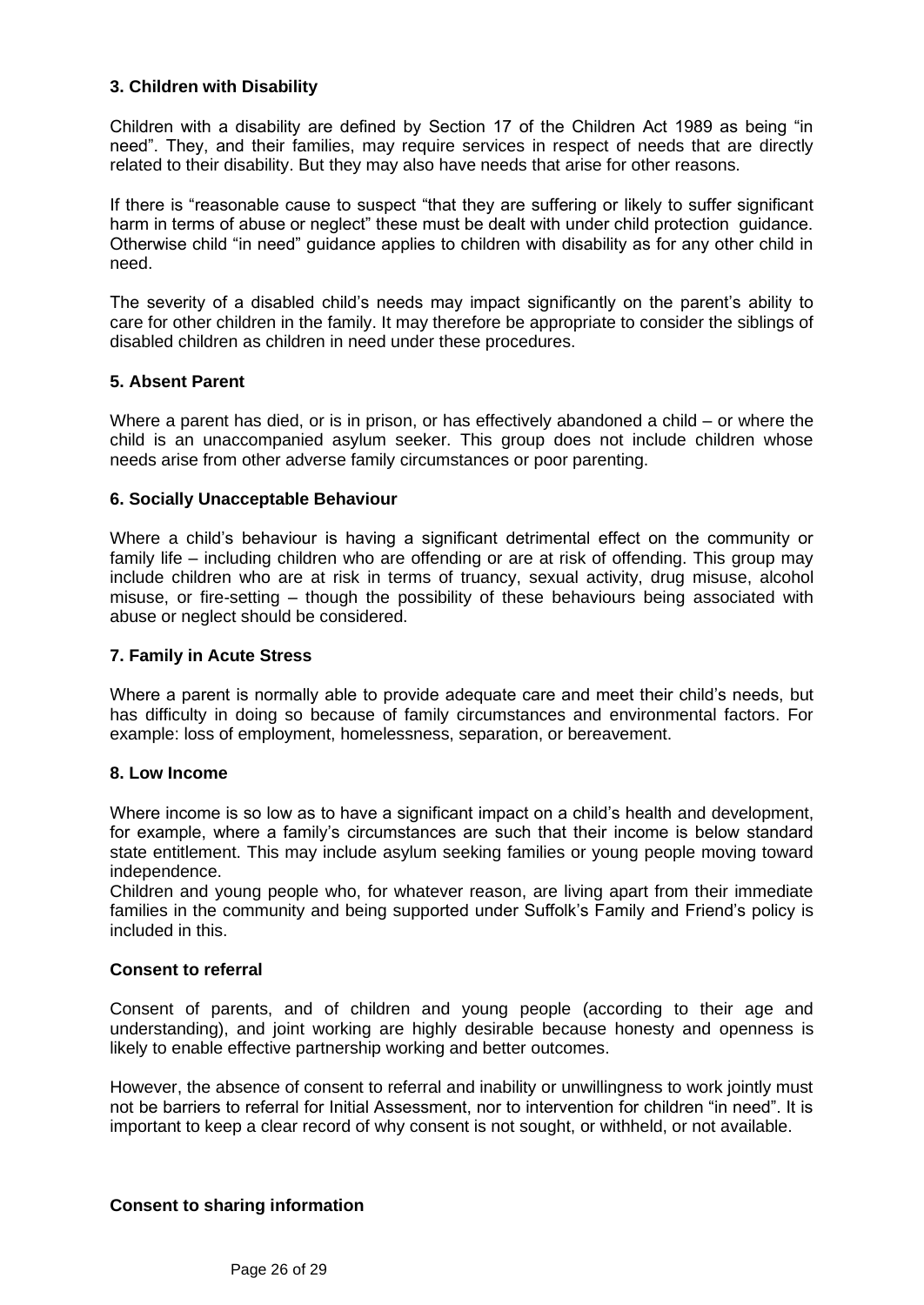Parental consent should always be sought to share information unless there is reason to believe that to do so would place a child at risk of further harm, or if their health or development are likely to be significantly impaired because consent is refused.

There is an underlying assumption that work with children "in need" and their families should be undertaken in a spirit of partnership with the objective of enabling parents to take responsibility in addressing concerns for their child.

If an ICM Staff member believes they have reason to report a Child in Need they should immediately consult with the ICM Safeguarding Lead prior to making a referral, unless they believe any delay in reporting that will result in significant harm to a child or young person.

#### **Reporting procedures for CIN**

Practitioners who have a concern about a child's welfare have a professional responsibility to determine whether their concern seems likely to meet the threshold for action by Children's Social Care under either Child In Need or Child Protection guidance, or whether it can appropriately be referred to the CAF process.

#### **All referrals to Children's Social Care should be made through Customer First, not via the CAF process**.

Send CAF pages 1-9 to Customer First to request further assessment by CYP Social Care Services (SCS)

Professionals should consult with colleagues in Children's Social Care to explore the issues about which they are concerned if they are in doubt about whether a referral is appropriate. Such consultation should not be regarded as constituting a referral. A Social Care Manager makes the decision whether to carry out an initial assessment.

#### **Lead professional**

Child In Need Meetings should always agree who is to be the Lead Professional. This may be the Social Worker, but it may be appropriate for some other professional to take this role. This applies to complex and non-complex circumstances.

The Lead Practitioner is responsible for ensuring that information is appropriately shared, and that everyone involved understands both the nature of the concerns, the outcomes required, and what is in the plan. They should also convene and run the Core Group, and be responsible for convening future Child In Need Meetings to review progress.

#### **Refer to CAF pathway flowchart and CAF consent process flowcharts for details**.

caf pathway flowchart.pdf



Caf consent process flowchart.pdf

You may need to download the free Adobe Reader programme to open these documents. Go to http://get.adobe.com/uk/reader/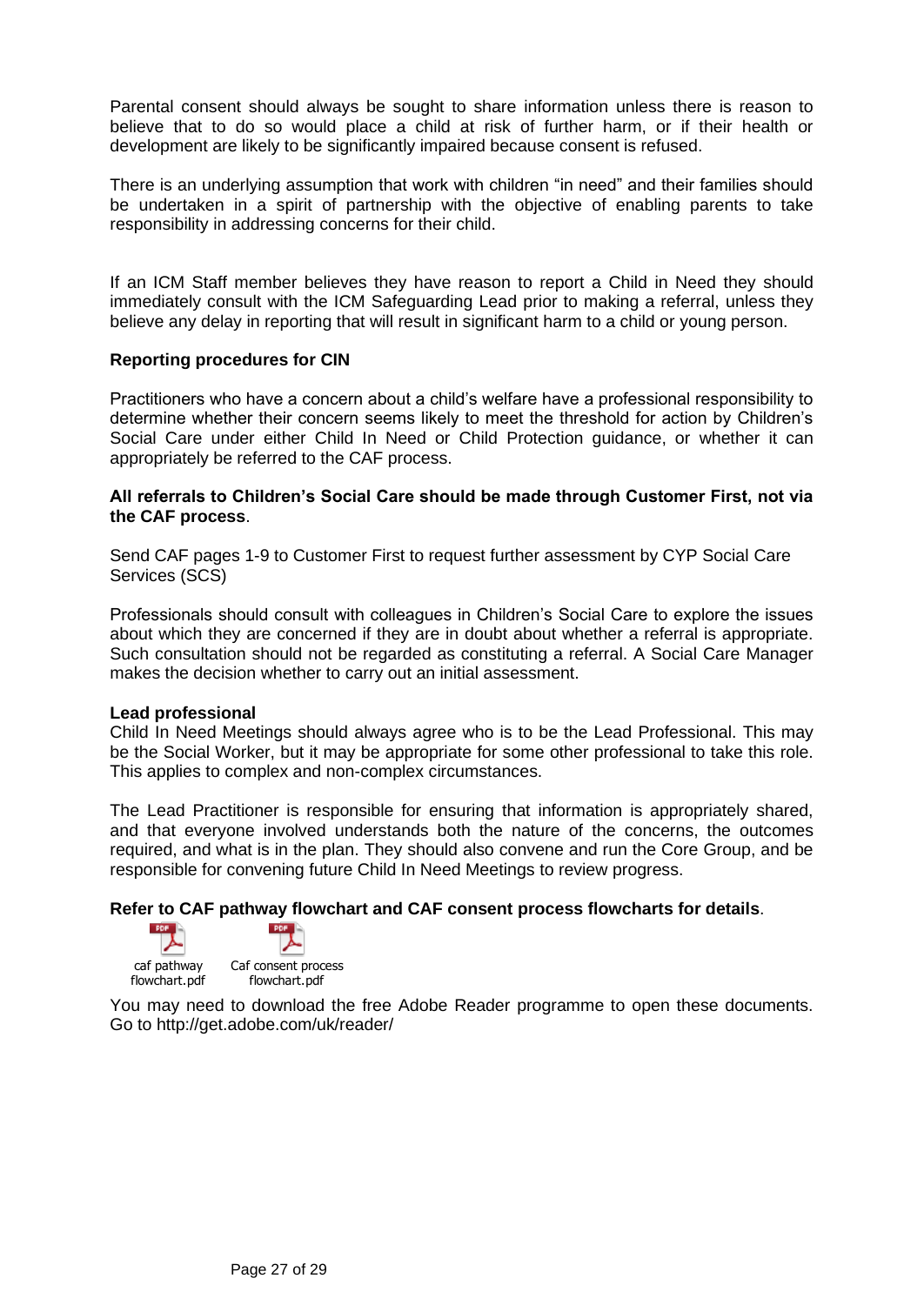# <span id="page-27-0"></span>**3.8 DOMESTIC INCIDENTS/ABUSE PROCEDURE**

(Refer to [Domestic Abuse policy](http://www.suffolkscb.org.uk/assets/files/2014/Jan-2012-SSCB-DV-Guidance.pdf) on SCP website for further guidance)

A referral must be made direct to Children's Social Care if it seems reasonable to suspect that:

- c) a child sees, hears, experiences or is otherwise aware of domestic abuse i.e. that domestic abuse is part of their experience of family life. This applies regardless of whether they actually witness any particular event or are physically harmed, and
- d) the non-abusing parent will not be able for whatever reason to ensure the safety and well being of their child without significant professional assistance and support.

Referrals should be made with the agreement of a parent unless the child's best interests are not served by seeking or obtaining consent. Non-consent should not be a barrier to referral if there is on the face of it reasonable cause to suspect that the child may suffer significant harm of otherwise not have significant needs met.

A disclosure or allegation by a victim is not a pre-requisite for referral of concerns regarding a child. Concern about the effects of domestic abuse on a child may be triggered in other ways – for example, by hidden or inadequately explained injuries to a parent or carer, or damage to the home or personal property, or by the behaviour of parents, or concerns expressed by the child, or concerns about the child's wellbeing.

The Government defines domestic abuse as;

#### *"Any incident of threatening behaviour, violence or abuse (psychological, physical, sexual, financial or emotional) between adults who are or have been intimate partners or family members regardless of gender or sexuality"*

**The legal definition of "significant harm" to children was extended in January 2005 to include harm suffered from seeing or knowing of the abuse of another, particularly in the home. This was reinforced by the Adoption and Children Act 2002.**

## *Child protection referrals where the primary concern relates to a domestic abuse incident may include:*

Verbal Altercation

- Children not present but usually part of the household
- Children in house but not witness to the incident
- Children present
- Children present and victim of abusive behaviour

Damage to Property

- Children not present but usually in the household
- Children present but not witness to the incident
- Children present

Physical Assault

- Children not present but usually part of the household
- Children in house but not witness to the incident